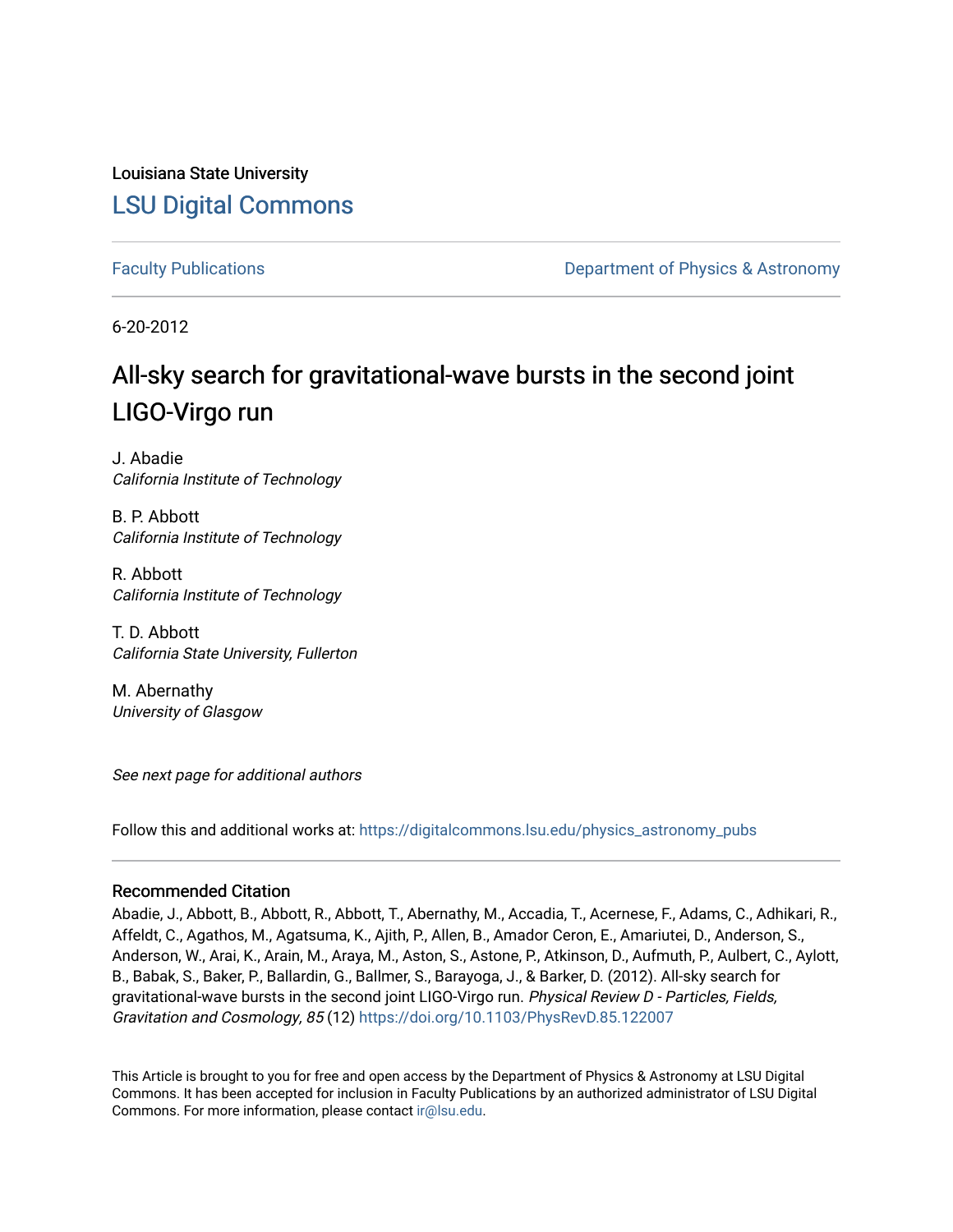## Authors

J. Abadie, B. P. Abbott, R. Abbott, T. D. Abbott, M. Abernathy, T. Accadia, F. Acernese, C. Adams, R. Adhikari, C. Affeldt, M. Agathos, K. Agatsuma, P. Ajith, B. Allen, E. Amador Ceron, D. Amariutei, S. B. Anderson, W. G. Anderson, K. Arai, M. A. Arain, M. C. Araya, S. M. Aston, P. Astone, D. Atkinson, P. Aufmuth, C. Aulbert, B. E. Aylott, S. Babak, P. Baker, G. Ballardin, S. Ballmer, J. C.B. Barayoga, and D. Barker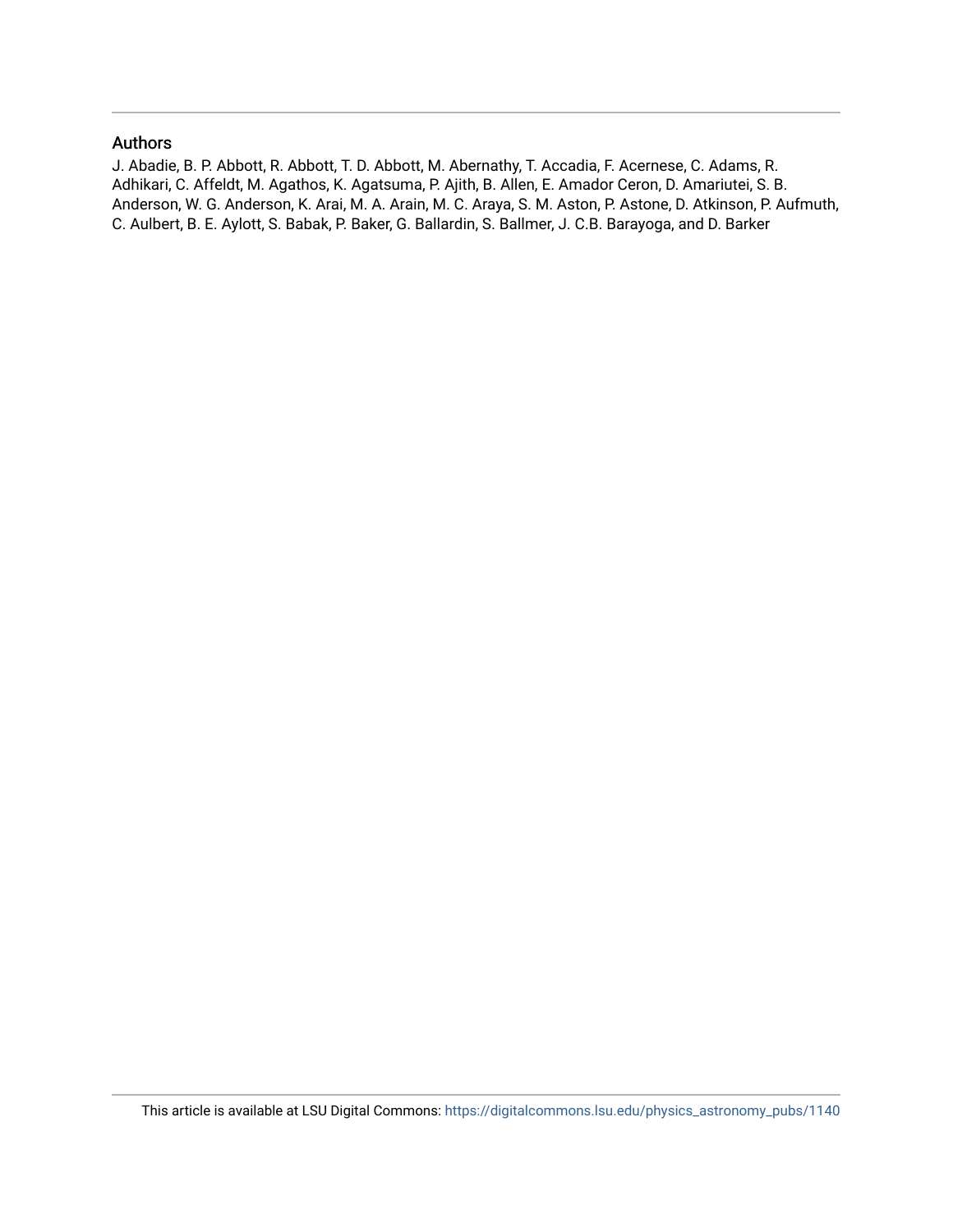

# CHORUS

This is the accepted manuscript made available via CHORUS. The article has been published as:

# All-sky search for gravitational-wave bursts in the second joint LIGO-Virgo run

J. Abadie et al. (The LIGO Scientific Collaboration, The Virgo Collaboration) Phys. Rev. D **85**, 122007 — Published 20 June 2012 DOI: [10.1103/PhysRevD.85.122007](http://dx.doi.org/10.1103/PhysRevD.85.122007)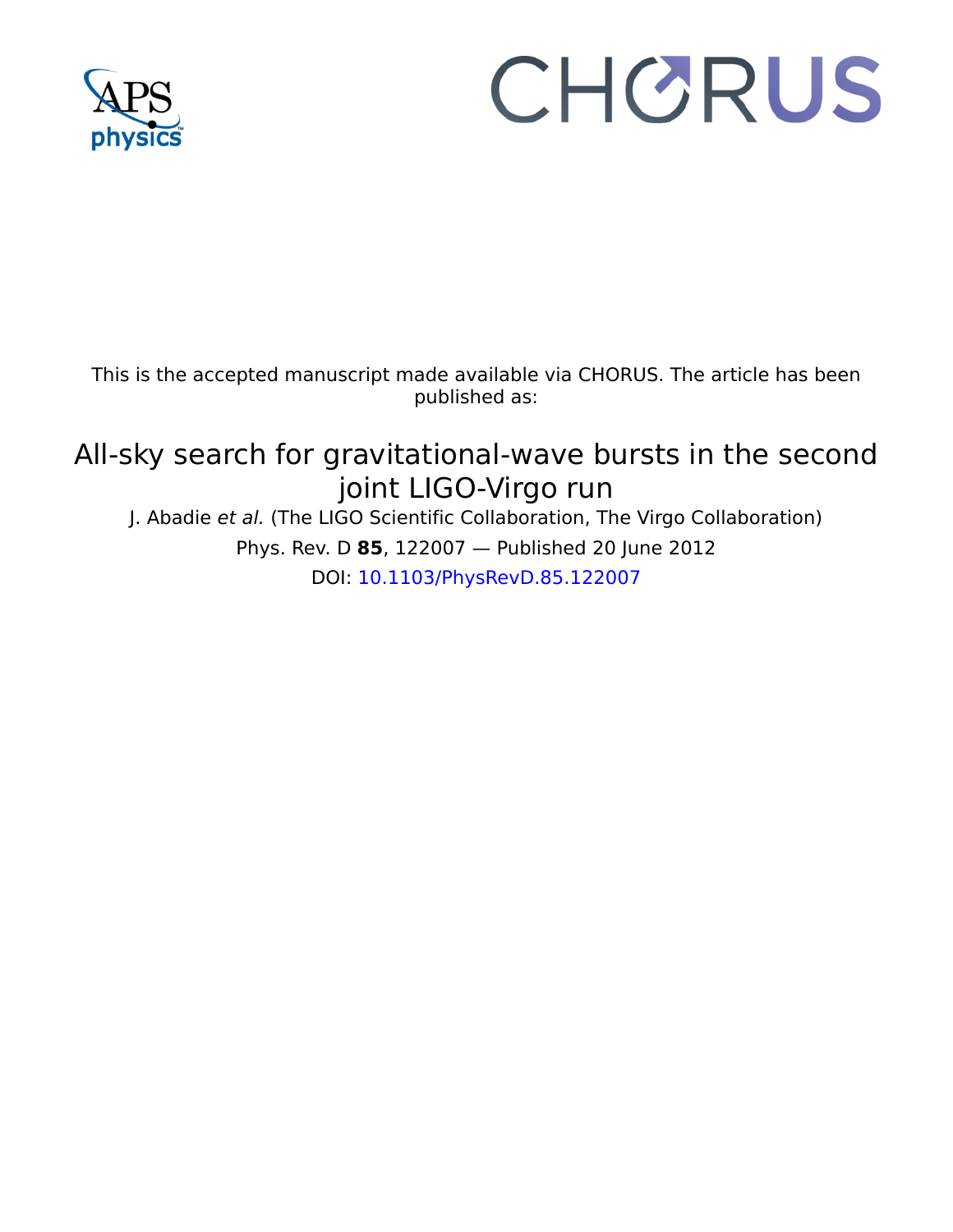### All-sky search for gravitational-wave bursts in the second joint LIGO-Virgo run

J. Abadie<sup>1,∗</sup>, B. P. Abbott<sup>1,∗</sup>, R. Abbott<sup>1,∗</sup>, T. D. Abbott<sup>2,∗</sup>, M. Abernathy<sup>3,∗</sup>, T. Accadia<sup>4,†</sup>, F. Acernese<sup>5a,5c,†</sup>, C. Adams<sup>6,\*</sup>, R. Adhikari<sup>1,\*</sup>, C. Affeldt<sup>7,8,\*</sup>, M. Agathos<sup>9a,†</sup>, K. Agatsuma<sup>10,\*</sup>, P. Ajith<sup>1,\*</sup>, B. Allen<sup>7,11,8,\*</sup>, E. Amador Ceron<sup>11,\*</sup>, D. Amariutei<sup>12,\*</sup>, S. B. Anderson<sup>1,\*</sup>, W. G. Anderson<sup>11,\*</sup>, K. Arai<sup>1,\*</sup>, M. A. Arain<sup>12,\*</sup>, M. C. Araya<sup>1,\*</sup>, S. M. Aston<sup>13,\*</sup>, P. Astone<sup>14a,†</sup>, D. Atkinson<sup>15,\*</sup>, P. Aufmuth<sup>8,7,\*</sup>, C. Aulbert<sup>7,8,\*</sup>, B. E. Aylott<sup>13,\*</sup>, S. Babak<sup>16,\*</sup>, P. Baker<sup>17,\*</sup>, G. Ballardin<sup>18,†</sup>, S. Ballmer<sup>19,\*</sup>, J. C. B. Barayoga<sup>1,\*</sup>, D. Barker<sup>15,\*</sup>, F. Barone<sup>5a,5c,†</sup>, B. Barr<sup>3,\*</sup>, L. Barsotti<sup>20,\*</sup>, M. Barsuglia<sup>21,†</sup>, M. A. Barton<sup>15,\*</sup>, I. Bartos<sup>22,\*</sup>, R. Bassiri<sup>3,\*</sup>, M. Bastarrika<sup>3,\*</sup>, A. Basti<sup>23a,23b,†</sup>, J. Batch<sup>15,\*</sup>, J. Bauchrowitz<sup>7,8,\*</sup>, Th. S. Bauer<sup>9a,†</sup>, M. Bebronne<sup>4,†</sup>, D. Beck<sup>24,\*</sup>, B. Behnke<sup>16,\*</sup>, M. Bejger<sup>25c,†</sup>, M.G. Beker<sup>9a,†</sup>, A. S. Bell<sup>3,\*</sup>, A. Belletoile<sup>4,†</sup>, I. Belopolski<sup>22,\*</sup>, M. Benacquista<sup>26,∗</sup>, J. M. Berliner<sup>15,∗</sup>, A. Bertolini<sup>7,8,∗</sup>, J. Betzwieser<sup>1,∗</sup>, N. Beveridge<sup>3,∗</sup>, P. T. Beyersdorf<sup>27,∗</sup>, I. A. Bilenko<sup>28,\*</sup>, G. Billingsley<sup>1,\*</sup>, J. Birch<sup>6,\*</sup>, R. Biswas<sup>26,\*</sup>, M. Bitossi<sup>23a,†</sup>, M. A. Bizouard<sup>29a,†</sup>, E. Black<sup>1,\*</sup>, J. K. Blackburn<sup>1,\*</sup>, L. Blackburn<sup>30,\*</sup>, D. Blair<sup>31,\*</sup>, B. Bland<sup>15,\*</sup>, M. Blom<sup>9a,†</sup>, O. Bock<sup>7,8,\*</sup>, T. P. Bodiya<sup>20,\*</sup>, C. Bogan<sup>7,8,\*</sup>, R. Bondarescu<sup>32,\*</sup>, F. Bondu<sup>33b,†</sup>, L. Bonelli<sup>23a,23b,†</sup>, R. Bonnand<sup>34,†</sup>, R. Bork<sup>1,\*</sup>, M. Born<sup>7,8,\*</sup>, V. Boschi<sup>23a,†</sup>, S. Bose<sup>35,\*</sup>, L. Bosi<sup>36a,†</sup>, B. Bouhou<sup>21,†</sup>, S. Braccini<sup>23a,†</sup>, C. Bradaschia<sup>23a,†</sup>, P. R. Brady<sup>11,\*</sup>, V. B. Braginsky<sup>28,\*</sup>, M. Branchesi<sup>37a,37b,†</sup>, J. E. Brau<sup>38,\*</sup>, J. Breyer<sup>7,8,\*</sup>, T. Briant<sup>39,†</sup>, D. O. Bridges<sup>6,\*</sup>, A. Brillet<sup>33a,†</sup>, M. Brinkmann<sup>7,8,\*</sup>, V. Brisson<sup>29a,†</sup>, M. Britzger<sup>7,8,\*</sup>, A. F. Brooks<sup>1,\*</sup>, D. A. Brown<sup>19,\*</sup>, T. Bulik<sup>25b,†</sup>, H. J. Bulten<sup>9a,9b,†</sup>, A. Buonanno<sup>40,\*</sup>, J. Burguet–Castell<sup>41,\*</sup>, D. Buskulic<sup>4,†</sup>, C. Buy<sup>21,†</sup>, R. L. Byer<sup>24,\*</sup>, L. Cadonati<sup>42,\*</sup>, G. Cagnoli<sup>37a,†</sup>, E. Calloni<sup>5a,5b,†</sup>, J. B. Camp<sup>30,\*</sup>, P. Campsie<sup>3,\*</sup>, J. Cannizzo<sup>30,\*</sup>, K. Cannon<sup>43,\*</sup>, B. Canuel<sup>18,†</sup>, J. Cao<sup>44,\*</sup>, C. D. Capano<sup>19,\*</sup>, F. Carbognani<sup>18,†</sup>, L. Carbone<sup>13,\*</sup>, S. Caride<sup>45,\*</sup>, S. Caudill<sup>46,\*</sup>, M. Cavaglià<sup>47,\*</sup>, F. Cavalier<sup>29a,†</sup>, R. Cavalieri<sup>18,†</sup>, G. Cella<sup>23a,†</sup>, C. Cepeda<sup>1,\*</sup>, E. Cesarini<sup>37b,†</sup>, O. Chaibi<sup>33a,†</sup>, T. Chalermsongsak<sup>1,\*</sup>, P. Charlton<sup>48,\*</sup>, E. Chassande-Mottin<sup>21,†</sup>, S. Chelkowski<sup>13,\*</sup>, W. Chen<sup>44,\*</sup>, X. Chen<sup>31,\*</sup>, Y. Chen<sup>49,∗</sup>, A. Chincarini<sup>50,†</sup>, A. Chiummo<sup>18,†</sup>, H. S. Cho<sup>51,∗</sup>, J. Chow<sup>52,∗</sup>, N. Christensen<sup>53,∗</sup>, S. S. Y. Chua<sup>52,∗</sup>, C. T. Y. Chung<sup>54,\*</sup>, S. Chung<sup>31,\*</sup>, G. Ciani<sup>12,\*</sup>, F. Clara<sup>15,\*</sup>, D. E. Clark<sup>24,\*</sup>, J. Clark<sup>55,\*</sup>, J. H. Clayton<sup>11,\*</sup>, F. Cleva<sup>33a,†</sup>, E. Coccia<sup>56a,56b,†</sup>, P.-F. Cohadon<sup>39,†</sup>, C. N. Colacino<sup>23a,23b,†</sup>, J. Colas<sup>18,†</sup>, A. Colla<sup>14a,14b,†</sup>, M. Colombini<sup>14b,†</sup>, A. Conte<sup>14a,14b,†</sup>, R. Conte<sup>57,\*</sup>, D. Cook<sup>15,\*</sup>, T. R. Corbitt<sup>20,\*</sup>, M. Cordier<sup>27,\*</sup>, N. Cornish<sup>17,\*</sup>, A. Corsi<sup>1,\*</sup>, C. A. Costa<sup>46,\*</sup>, M. Coughlin<sup>53,\*</sup>, J.-P. Coulon<sup>33a,†</sup>, P. Couvares<sup>19,\*</sup>, D. M. Coward<sup>31,\*</sup>, M. Cowart<sup>6,\*</sup>, D. C. Coyne<sup>1,\*</sup>, J. D. E. Creighton<sup>11,\*</sup>, T. D. Creighton<sup>26,\*</sup>, A. M. Cruise<sup>13,\*</sup>, A. Cumming<sup>3,\*</sup>, L. Cunningham<sup>3,\*</sup>, E. Cuoco<sup>18,†</sup>, R. M. Cutler<sup>13,\*</sup>, K. Dahl<sup>7,8,\*</sup>, S. L. Danilishin<sup>28,\*</sup>, R. Dannenberg<sup>1,\*</sup>, S. D'Antonio<sup>56a,†</sup>, K. Danzmann<sup>7,8,\*</sup>, V. Dattilo<sup>18,†</sup>, B. Daudert<sup>1,\*</sup>, H. Daveloza<sup>26,\*</sup>, M. Davier<sup>29a,†</sup>, E. J. Daw<sup>58,\*</sup>, R. Day<sup>18,†</sup>, T. Dayanga<sup>35,\*</sup>, R. De Rosa<sup>5a,5b,†</sup>, D. DeBra<sup>24,\*</sup>, G. Debreczeni<sup>59,\*</sup>, W. Del Pozzo<sup>9a,†</sup>, M. del Prete<sup>60b,†</sup>, T. Dent<sup>55,\*</sup>, V. Dergachev<sup>1,\*</sup>, R. DeRosa<sup>46,\*</sup>, R. DeSalvo<sup>1,\*</sup>, S. Dhurandhar<sup>61,\*</sup>, L. Di Fiore<sup>5a,†</sup>, A. Di Lieto<sup>23a,23b,†</sup>, I. Di Palma<sup>7,8,∗</sup>, M. Di Paolo Emilio<sup>56a,56c,†</sup>, A. Di Virgilio<sup>23a,†</sup>, M. Díaz<sup>26,∗</sup>, A. Dietz<sup>4,†</sup>, F. Donovan<sup>20,∗</sup>, K. L. Dooley<sup>12,\*</sup>, M. Drago<sup>60a,60b,†</sup>, R. W. P. Drever<sup>62,\*</sup>, J. C. Driggers<sup>1,\*</sup>, Z. Du<sup>44,\*</sup>, J.-C. Dumas<sup>31,\*</sup>, S. Dwyer<sup>20,\*</sup>, T. Eberle<sup>7,8,\*</sup>, M. Edgar<sup>3,\*</sup>, M. Edwards<sup>55,\*</sup>, A. Effler<sup>46,\*</sup>, P. Ehrens<sup>1,\*</sup>, G. Endrőczi<sup>59,\*</sup>, R. Engel<sup>1,\*</sup>, T. Etzel<sup>1,\*</sup>, K. Evans<sup>3,\*</sup>, M. Evans<sup>20,\*</sup>, T. Evans<sup>6,\*</sup>, M. Factourovich<sup>22,\*</sup>, V. Fafone<sup>56a,56b,†</sup>, S. Fairhurst<sup>55,\*</sup>, Y. Fan<sup>31,\*</sup>, B. F. Farr<sup>63,\*</sup>, D. Fazi<sup>63,\*</sup>, H. Fehrmann<sup>7,8,\*</sup>, D. Feldbaum<sup>12,\*</sup>, F. Feroz<sup>64,\*</sup>, I. Ferrante<sup>23a,23b,†</sup>, F. Fidecaro<sup>23a,23b,†</sup>, L. S. Finn<sup>32,\*</sup>, I. Fiori<sup>18,†</sup>, R. P. Fisher<sup>32,\*</sup>, R. Flaminio<sup>34,†</sup>, M. Flanigan<sup>15,\*</sup>, S. Foley<sup>20,\*</sup>, E. Forsi<sup>6,\*</sup>, L. A. Forte<sup>5a,†</sup>, N. Fotopoulos<sup>1,\*</sup>, J.-D. Fournier<sup>33a,†</sup>, J. Franc<sup>34,†</sup>, S. Frasca<sup>14a,14b,†</sup>, F. Frasconi<sup>23a,†</sup>, M. Frede<sup>7,8,\*</sup>, M. Frei<sup>65,66,\*</sup>, Z. Frei<sup>67,\*</sup>, A. Freise<sup>13,\*</sup>, R. Frey<sup>38,\*</sup>, T. T. Fricke<sup>46,\*</sup>, D. Friedrich<sup>7,8,\*</sup>, P. Fritschel<sup>20,\*</sup>, V. V. Frolov<sup>6,\*</sup>, M.-K. Fujimoto<sup>10,\*</sup>, P. J. Fulda<sup>13,\*</sup>, M. Fyffe<sup>6,\*</sup>, J. Gair<sup>64,\*</sup>, M. Galimberti<sup>34,†</sup>, L. Gammaitoni<sup>36a,36b,†</sup>, J. Garcia<sup>15,\*</sup>, F. Garufi<sup>5a,5b,†</sup>, M. E. Gáspár<sup>59,\*</sup>, G. Gemme<sup>50,†</sup>, R. Geng<sup>44,\*</sup>, E. Genin<sup>18,†</sup>, A. Gennai<sup>23a,†</sup>, L. Á. Gergely<sup>68,\*</sup>, S. Ghosh<sup>35,\*</sup>, J. A. Giaime<sup>46,6,\*</sup>, S. Giampanis<sup>11,\*</sup>, K. D. Giardina<sup>6,\*</sup>, A. Giazotto<sup>23a,†</sup>, S. Gil-Casanova<sup>41,\*</sup>, C. Gill<sup>3,\*</sup>, J. Gleason<sup>12,\*</sup>, E. Goetz<sup>7,8,\*</sup>, L. M. Goggin<sup>11,\*</sup>, G. González<sup>46,\*</sup>, M. L. Gorodetsky<sup>28,\*</sup>, S. Goßler<sup>7,8,\*</sup>, R. Gouaty<sup>4,†</sup>, C. Graef<sup>7,8,\*</sup>, P. B. Graff<sup>64,\*</sup>, M. Granata<sup>21,†</sup>, A. Grant<sup>3,\*</sup>, S. Gras<sup>31,\*</sup>, C. Gray<sup>15,\*</sup>, N. Gray<sup>3,\*</sup>, R. J. S. Greenhalgh<sup>69,\*</sup>, A. M. Gretarsson<sup>70,\*</sup>, C. Greverie<sup>33a,†</sup>, R. Grosso<sup>26,\*</sup>, H. Grote<sup>7,8,\*</sup>, S. Grunewald<sup>16,\*</sup>, G. M. Guidi<sup>37a,37b,†</sup>, C. Guido<sup>6,\*</sup>, R. Gupta<sup>61,\*</sup>, E. K. Gustafson<sup>1,\*</sup>, R. Gustafson<sup>45,\*</sup>, T. Ha<sup>71,\*</sup>, J. M. Hallam<sup>13,\*</sup>, D. Hammer<sup>11,\*</sup>, G. Hammond<sup>3,\*</sup>, J. Hanks<sup>15,\*</sup>, C. Hanna<sup>1,72,\*</sup>, J. Hanson<sup>6,\*</sup>, J. Harms<sup>62,\*</sup>, A. Hardt<sup>53</sup>, G. M. Harry<sup>20,\*</sup>, I. W. Harry<sup>55,\*</sup>, E. D. Harstad<sup>38,\*</sup>, M. T. Hartman<sup>12,\*</sup>, K. Haughian<sup>3,\*</sup>, K. Hayama<sup>10,\*</sup>, J.-F. Hayau<sup>33b,†</sup>, J. Heefner<sup>1,\*</sup>, A. Heidmann<sup>39,†</sup>, M. C. Heintze<sup>12,\*</sup>, H. Heitmann<sup>33a,†</sup>, P. Hello<sup>29a,†</sup>, M. A. Hendry<sup>3,\*</sup>, I. S. Heng<sup>3,\*</sup>, A. W. Heptonstall<sup>1,\*</sup>, V. Herrera<sup>24,\*</sup>, M. Hewitson<sup>7,8,\*</sup>, S. Hild<sup>3,\*</sup>, D. Hoak<sup>42,\*</sup>, K. A. Hodge<sup>1,\*</sup>, K. Holt<sup>6,\*</sup>, M. Holtrop<sup>73,\*</sup>, T. Hong<sup>49,\*</sup>, S. Hooper<sup>31,\*</sup>, D. J. Hosken<sup>74,\*</sup>, J. Hough<sup>3,\*</sup>, E. J. Howell<sup>31,\*</sup>, B. Hughey<sup>11,\*</sup>, S. Husa<sup>41,\*</sup>, S. H. Huttner<sup>3,\*</sup>, T. Huynh-Dinh<sup>6,\*</sup>, D. R. Ingram<sup>15,\*</sup>, R. Inta<sup>52,\*</sup>, T. Isogai<sup>53,\*</sup>, A. Ivanov<sup>1,\*</sup>, K. Izumi<sup>10,\*</sup>, M. Jacobson<sup>1,\*</sup>, E. James<sup>1,\*</sup>, Y. J. Jang<sup>43,\*</sup>, P. Jaranowski<sup>25d,†</sup>,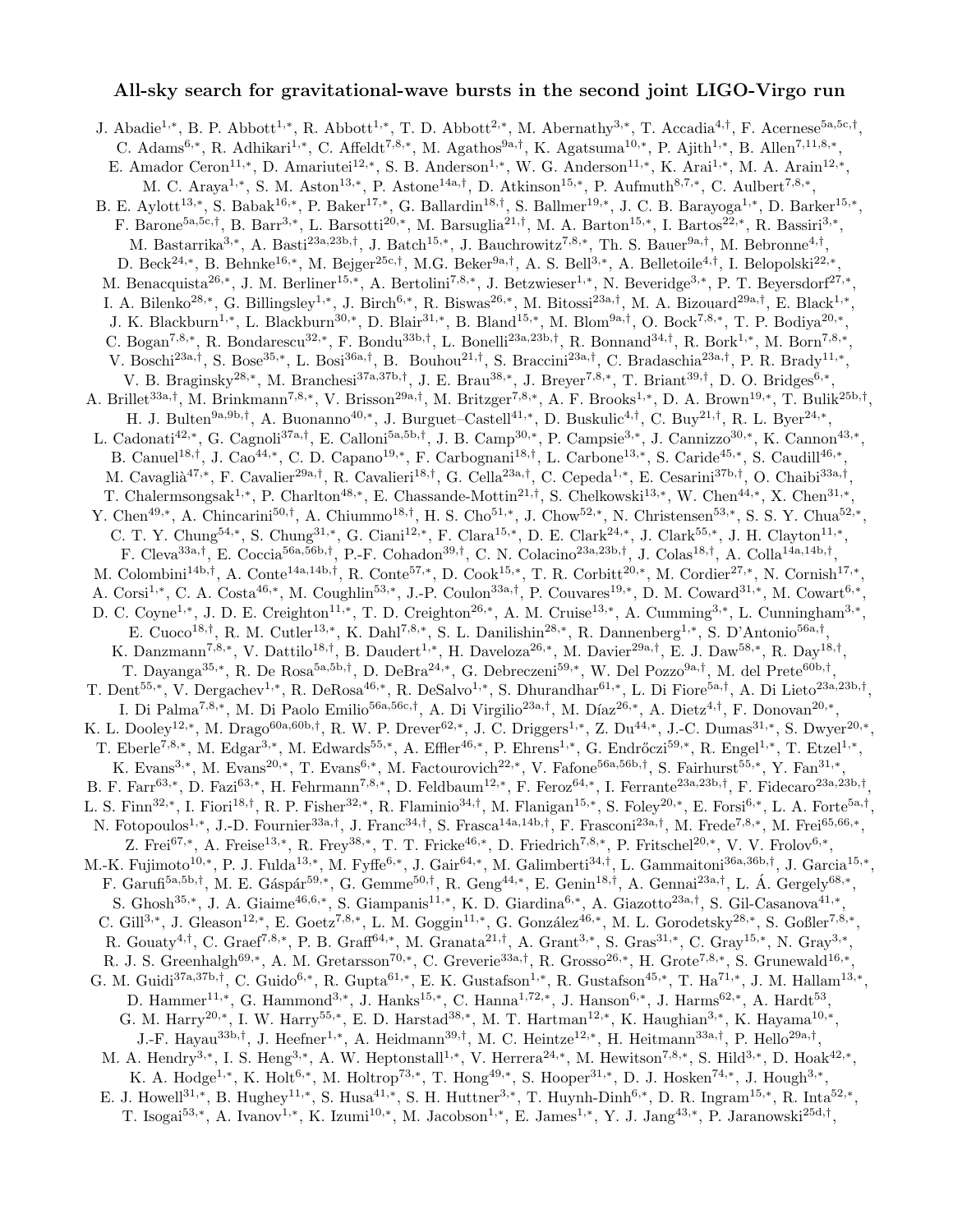2

E. Jesse<sup>70,\*</sup>, W. W. Johnson<sup>46,\*</sup>, D. I. Jones<sup>75,\*</sup>, G. Jones<sup>55,\*</sup>, R. Jones<sup>3,\*</sup>, L. Ju<sup>31,\*</sup>, P. Kalmus<sup>1,\*</sup>, V. Kalogera<sup>63,\*</sup>, S. Kandhasamy<sup>76,\*</sup>, G. Kang<sup>77,\*</sup>, J. B. Kanner<sup>40,\*</sup>, R. Kasturi<sup>78,\*</sup>, E. Katsavounidis<sup>20,\*</sup>, W. Katzman<sup>6,\*</sup>, H. Kaufer<sup>7,8,\*</sup>, K. Kawabe<sup>15,\*</sup>, S. Kawamura<sup>10,\*</sup>, F. Kawazoe<sup>7,8,\*</sup>, D. Kelley<sup>19,\*</sup>, W. Kells<sup>1,\*</sup>, D. G. Keppel<sup>1,\*</sup>, Z. Keresztes<sup>68,\*</sup>, A. Khalaidovski<sup>7,8,\*</sup>, F. Y. Khalili<sup>28,\*</sup>, E. A. Khazanov<sup>79,\*</sup>, B. K. Kim<sup>77,\*</sup>, C. Kim<sup>80,\*</sup>, H. Kim<sup>7,8,\*</sup>, K. Kim<sup>81,∗</sup>, N. Kim<sup>24,∗</sup>, Y. M. Kim<sup>51,∗</sup>, P. J. King<sup>1,∗</sup>, D. L. Kinzel<sup>6,∗</sup>, J. S. Kissel<sup>20,∗</sup>, S. Klimenko<sup>12,∗</sup>, K. Kokeyama<sup>13,\*</sup>, V. Kondrashov<sup>1,\*</sup>, S. Koranda<sup>11,\*</sup>, W. Z. Korth<sup>1,\*</sup>, I. Kowalska<sup>25b,†</sup>, D. Kozak<sup>1,\*</sup>, O. Kranz<sup>7,8,\*</sup>, V. Kringel<sup>7,8,\*</sup>, S. Krishnamurthy<sup>63,\*</sup>, B. Krishnan<sup>16,\*</sup>, A. Królak<sup>25a,25e,†</sup>, G. Kuehn<sup>7,8,\*</sup>, R. Kumar<sup>3,\*</sup>, P. Kwee<sup>8,7,\*</sup>, P. K. Lam<sup>52,\*</sup>, M. Landry<sup>15,\*</sup>, B. Lantz<sup>24,\*</sup>, N. Lastzka<sup>7,8,\*</sup>, C. Lawrie<sup>3,\*</sup>, A. Lazzarini<sup>1,\*</sup>, P. Leaci<sup>16,\*</sup>, C. H. Lee<sup>51,\*</sup>, H. K. Lee<sup>81,\*</sup>, H. M. Lee<sup>82,\*</sup>, J. R. Leong<sup>7,8,\*</sup>, I. Leonor<sup>38,\*</sup>, N. Leroy<sup>29a,†</sup>, N. Letendre<sup>4,†</sup>, J. Li<sup>44,∗</sup>, T. G. F. Li<sup>9a,†</sup>, N. Liguori<sup>60a,60b,†</sup>, P. E. Lindquist<sup>1,∗</sup>, Y. Liu<sup>44,∗</sup>, Z. Liu<sup>12,∗</sup>, N. A. Lockerbie<sup>83,∗</sup>, D. Lodhia<sup>13,\*</sup>, M. Lorenzini<sup>37a,†</sup>, V. Loriette<sup>29b,†</sup>, M. Lormand<sup>6,\*</sup>, G. Losurdo<sup>37a,†</sup>, J. Lough<sup>19,\*</sup>, J. Luan<sup>49,\*</sup>, M. Lubinski<sup>15,\*</sup>, H. Lück<sup>7,8,\*</sup>, A. P. Lundgren<sup>32,\*</sup>, E. Macdonald<sup>3,\*</sup>, B. Machenschalk<sup>7,8,\*</sup>, M. MacInnis<sup>20,\*</sup>, D. M. Macleod<sup>55,\*</sup>, M. Mageswaran<sup>1,\*</sup>, K. Mailand<sup>1,\*</sup>, E. Majorana<sup>14a,†</sup>, I. Maksimovic<sup>29b,†</sup>, N. Man<sup>33a,†</sup>, I. Mandel<sup>20,13,\*</sup>, V. Mandic<sup>76,\*</sup>, M. Mantovani<sup>23a,23c,†</sup>, A. Marandi<sup>24,\*</sup>, F. Marchesoni<sup>36a,†</sup>, F. Marion<sup>4,†</sup>, S. Márka<sup>22,∗</sup>, Z. Márka<sup>22,∗</sup>, A. Markosyan<sup>24,∗</sup>, E. Maros<sup>1,∗</sup>, J. Marque<sup>18,†</sup>, F. Martelli<sup>37a,37b,†</sup>, I. W. Martin<sup>3,∗</sup> , R. M. Martin<sup>12,\*</sup>, J. N. Marx<sup>1,\*</sup>, K. Mason<sup>20,\*</sup>, A. Masserot<sup>4,†</sup>, F. Matichard<sup>20,\*</sup>, L. Matone<sup>22,\*</sup>, R. A. Matzner<sup>65,\*</sup>, N. Mavalvala<sup>20,\*</sup>, G. Mazzolo<sup>7,8,\*</sup>, R. McCarthy<sup>15,\*</sup>, D. E. McClelland<sup>52,\*</sup>, S. C. McGuire<sup>84,\*</sup>, G. McIntyre<sup>1,\*</sup>, J. McIver<sup>42,\*</sup>, D. J. A. McKechan<sup>55,\*</sup>, S. McWilliams<sup>22,\*</sup>, G. D. Meadors<sup>45,\*</sup>, M. Mehmet<sup>7,8,\*</sup>, T. Meier<sup>8,7,\*</sup>, A. Melatos<sup>54,\*</sup>, A. C. Melissinos<sup>85,\*</sup>, G. Mendell<sup>15,\*</sup>, R. A. Mercer<sup>11,\*</sup>, S. Meshkov<sup>1,\*</sup>, C. Messenger<sup>55,\*</sup>, M. S. Meyer<sup>6,\*</sup>, H. Miao<sup>49,\*</sup>, C. Michel<sup>34,†</sup>, L. Milano<sup>5a,5b,†</sup>, J. Miller<sup>52,\*</sup>, Y. Minenkov<sup>56a,†</sup>, V. P. Mitrofanov<sup>28,\*</sup>, G. Mitselmakher<sup>12,\*</sup>, R. Mittleman<sup>20,\*</sup>, O. Miyakawa<sup>10,\*</sup>, B. Moe<sup>11,\*</sup>, M. Mohan<sup>18,†</sup>, S. D. Mohanty<sup>26,\*</sup>, S. R. P. Mohapatra<sup>42,\*</sup>, D. Moraru<sup>15,\*</sup>, G. Moreno<sup>15,\*</sup>, N. Morgado<sup>34,†</sup>, A. Morgia<sup>56a,56b,†</sup>, T. Mori<sup>10,\*</sup>, S. R. Morriss<sup>26,\*</sup>, S. Mosca<sup>5a,5b,†</sup>, K. Mossavi<sup>7,8,\*</sup>, B. Mours<sup>4,†</sup>, C. M. Mow–Lowry<sup>52,\*</sup>, C. L. Mueller<sup>12,\*</sup>, G. Mueller<sup>12,\*</sup>, S. Mukherjee<sup>26,\*</sup>, A. Mullavey<sup>52,\*</sup>, H. Müller-Ebhardt<sup>7,8,\*</sup>, J. Munch<sup>74,\*</sup>, D. Murphy<sup>22,\*</sup>, P. G. Murray<sup>3,∗</sup>, A. Mytidis<sup>12,∗</sup>, T. Nash<sup>1,∗</sup>, L. Naticchioni<sup>14a,14b,†</sup>, V. Necula<sup>12,∗</sup>, J. Nelson<sup>3,∗</sup>, I. Neri<sup>36ab,†</sup>, G. Newton<sup>3,\*</sup>, T. Nguyen<sup>52,\*</sup>, A. Nishizawa<sup>10,\*</sup>, A. Nitz<sup>19,\*</sup>, F. Nocera<sup>18,†</sup>, D. Nolting<sup>6,\*</sup>, M. E. Normandin<sup>26,\*</sup>, L. Nuttall<sup>55,\*</sup>, E. Ochsner<sup>11,\*</sup>, J. O'Dell<sup>69,\*</sup>, E. Oelker<sup>20,\*</sup>, G. H. Ogin<sup>1,\*</sup>, J. J. Oh<sup>71,\*</sup>, S. H. Oh<sup>71,\*</sup>, B. O'Reilly<sup>6,\*</sup>, R. O'Shaughnessy<sup>11,\*</sup>, C. Osthelder<sup>1,\*</sup>, C. D. Ott<sup>49,\*</sup>, D. J. Ottaway<sup>74,\*</sup>, R. S. Ottens<sup>12,\*</sup>, H. Overmier<sup>6,\*</sup>, B. J. Owen<sup>32,\*</sup>, A. Page<sup>13,\*</sup>, G. Pagliaroli<sup>56a,56c,†</sup>, L. Palladino<sup>56a,56c,†</sup>, C. Palomba<sup>14a,†</sup>, Y. Pan<sup>40,∗</sup>, C. Pankow<sup>12,∗</sup>, F. Paoletti<sup>23a,18,†</sup>, M. A. Papa<sup>16,11,∗</sup>, M. Parisi<sup>5a,5b,†</sup>, A. Pasqualetti<sup>18,†</sup>, R. Passaquieti<sup>23a,23b,†</sup>, D. Passuello<sup>23a,†</sup>, P. Patel<sup>1,\*</sup>, M. Pedraza<sup>1,\*</sup>, P. Peiris<sup>66,\*</sup>, L. Pekowsky<sup>19,\*</sup>, S. Penn<sup>78,\*</sup>, A. Perreca<sup>19,\*</sup>, G. Persichetti<sup>5a,5b,†</sup>, M. Phelps<sup>1,\*</sup>, M. Pichot<sup>33a,†</sup>, M. Pickenpack<sup>7,8,\*</sup>, F. Piergiovanni<sup>37a,37b,†</sup>, M. Pietka<sup>25d,†</sup>, L. Pinard<sup>34,†</sup>, I. M. Pinto<sup>86,\*</sup>, M. Pitkin<sup>3,\*</sup>, H. J. Pletsch<sup>7,8,\*</sup>, M. V. Plissi<sup>3,\*</sup>, R. Poggiani<sup>23a,23b,†</sup>, J. Pöld<sup>7,8,\*</sup>, F. Postiglione<sup>57,\*</sup>, M. Prato<sup>50,†</sup>, V. Predoi<sup>55,\*</sup>, T. Prestegard<sup>76,\*</sup>, L. R. Price<sup>1,\*</sup>, M. Prijatelj<sup>7,8,\*</sup>, M. Principe<sup>86,\*</sup>, S. Privitera<sup>1,\*</sup>, R. Prix<sup>7,8,\*</sup>, G. A. Prodi<sup>60a,60b,†</sup>, L. G. Prokhorov<sup>28,\*</sup>, O. Puncken<sup>7,8,\*</sup>, M. Punturo<sup>36a,†</sup>, P. Puppo<sup>14a,†</sup>, V. Quetschke<sup>26,\*</sup>, R. Quitzow-James<sup>38,\*</sup>, F. J. Raab<sup>15,\*</sup>, D. S. Rabeling<sup>9a,9b,†</sup>, I. Rácz<sup>59,\*</sup>, H. Radkins<sup>15,\*</sup>, P. Raffai<sup>67,\*</sup>, M. Rakhmanov<sup>26,\*</sup>, B. Rankins<sup>47,\*</sup>, P. Rapagnani<sup>14a,14b,†</sup>, V. Raymond<sup>63,\*</sup>, V. Re<sup>56a,56b,†</sup>, K. Redwine<sup>22,\*</sup>, C. M. Reed<sup>15,\*</sup>, T. Reed<sup>87,\*</sup>, T. Regimbau<sup>33a,†</sup>, S. Reid<sup>3,\*</sup>, D. H. Reitze<sup>12,\*</sup>, F. Ricci<sup>14a,14b,†</sup>, R. Riesen<sup>6,\*</sup>, K. Riles<sup>45,\*</sup>, N. A. Robertson<sup>1,3,\*</sup>, F. Robinet<sup>29a,†</sup>, C. Robinson<sup>55,\*</sup>, E. L. Robinson<sup>16,\*</sup>, A. Rocchi<sup>56a,†</sup>, S. Roddy<sup>6,\*</sup>, C. Rodriguez<sup>63,\*</sup>, M. Rodruck<sup>15,\*</sup>, L. Rolland<sup>4,†</sup>, J. G. Rollins<sup>1,\*</sup>, J. D. Romano<sup>26,\*</sup>, R. Romano<sup>5a,5c,†</sup>, J. H. Romie<sup>6,\*</sup>, D. Rosińska<sup>25c,25f,†</sup>, C. Röver<sup>7,8,\*</sup>, S. Rowan<sup>3,\*</sup>, A. Rüdiger<sup>7,8,\*</sup>, P. Ruggi<sup>18,†</sup>, K. Ryan<sup>15,\*</sup>, P. Sainathan<sup>12,\*</sup>, F. Salemi<sup>7,8,\*</sup>, L. Sammut<sup>54,\*</sup>, V. Sandberg<sup>15,\*</sup>, V. Sannibale<sup>1,\*</sup>, L. Santamaría<sup>1,∗</sup>, I. Santiago-Prieto<sup>3,∗</sup>, G. Santostasi<sup>88,∗</sup>, B. Sassolas<sup>34,†</sup>, B. S. Sathyaprakash<sup>55,∗</sup>, S. Sato<sup>10,∗</sup>, P. R. Saulson<sup>19,∗</sup>, R. L. Savage<sup>15,∗</sup>, R. Schilling<sup>7,8,∗</sup>, R. Schnabel<sup>7,8,∗</sup>, R. M. S. Schofield<sup>38,∗</sup>, E. Schreiber<sup>7,8,∗</sup>, B. Schulz<sup>7,8,\*</sup>, B. F. Schutz<sup>16,55,\*</sup>, P. Schwinberg<sup>15,\*</sup>, J. Scott<sup>3,\*</sup>, S. M. Scott<sup>52,\*</sup>, F. Seifert<sup>1,\*</sup>, D. Sellers<sup>6,\*</sup>, D. Sentenac<sup>18,†</sup>, A. Sergeev<sup>79,\*</sup>, D. A. Shaddock<sup>52,\*</sup>, M. Shaltev<sup>7,8,\*</sup>, B. Shapiro<sup>20,\*</sup>, P. Shawhan<sup>40,\*</sup>, D. H. Shoemaker<sup>20,\*</sup>, A. Sibley<sup>6,\*</sup>, X. Siemens<sup>11,\*</sup>, D. Sigg<sup>15,\*</sup>, A. Singer<sup>1,\*</sup>, L. Singer<sup>1,\*</sup>, A. M. Sintes<sup>41,\*</sup>, G. R. Skelton<sup>11,\*</sup>, B. J. J. Slagmolen<sup>52,\*</sup>, J. Slutsky<sup>46,\*</sup>, J. R. Smith<sup>2,\*</sup>, M. R. Smith<sup>1,\*</sup>, R. J. E. Smith<sup>13,\*</sup>, N. D. Smith-Lefebvre<sup>15,\*</sup>, K. Somiya<sup>49,\*</sup>, B. Sorazu<sup>3,\*</sup>, J. Soto<sup>20,\*</sup>, F. C. Speirits<sup>3,\*</sup>, L. Sperandio<sup>56a,56b,†</sup>, M. Stefszky<sup>52,\*</sup>, A. J. Stein<sup>20,\*</sup>, L. C. Stein<sup>20,\*</sup>, E. Steinert<sup>15,\*</sup>, J. Steinlechner<sup>7,8,\*</sup>, S. Steinlechner<sup>7,8,\*</sup>, S. Steplewski<sup>35,\*</sup>, A. Stochino<sup>1,\*</sup>, R. Stone<sup>26,\*</sup>, K. A. Strain<sup>3,\*</sup>, S. E. Strigin<sup>28,\*</sup>, A. S. Stroeer<sup>26,\*</sup>, R. Sturani<sup>37a,37b,†</sup>, A. L. Stuver<sup>6,\*</sup>, T. Z. Summerscales<sup>89,\*</sup>, M. Sung<sup>46,\*</sup>, S. Susmithan<sup>31,\*</sup>, P. J. Sutton<sup>55,\*</sup>, B. Swinkels<sup>18,†</sup>, M. Tacca<sup>18,†</sup>, L. Taffarello<sup>60c,†</sup>, D. Talukder<sup>35,\*</sup>, D. B. Tanner<sup>12,\*</sup>, S. P. Tarabrin<sup>7,8,\*</sup>, J. R. Taylor<sup>7,8,\*</sup>, R. Taylor<sup>1,\*</sup>,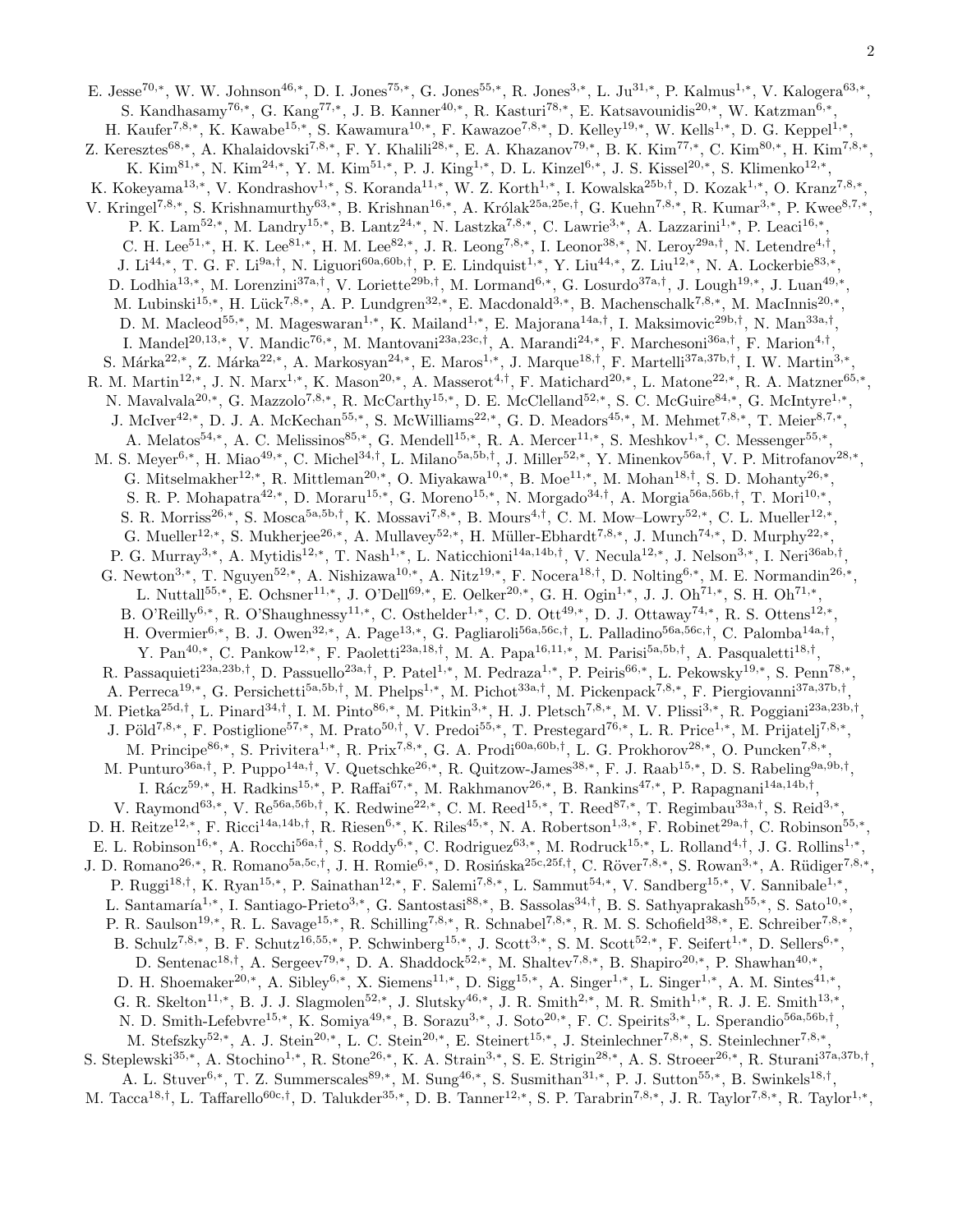P. Thomas<sup>15,\*</sup>, K. A. Thorne<sup>6,\*</sup>, K. S. Thorne<sup>49,\*</sup>, E. Thrane<sup>76,\*</sup>, A. Thüring<sup>8,7,\*</sup>, K. V. Tokmakov<sup>83,\*</sup>,

C. Tomlinson<sup>58,\*</sup>, A. Toncelli<sup>23a,23b,†</sup>, M. Tonelli<sup>23a,23b,†</sup>, O. Torre<sup>23a,23c,†</sup>, C. Torres<sup>6,\*</sup>, C. I. Torrie<sup>1,3,\*</sup>,

E. Tournefier<sup>4,†</sup>, F. Travasso<sup>36a,36b,†</sup>, G. Traylor<sup>6,\*</sup>, K. Tseng<sup>24,\*</sup>, E. Tucker<sup>53</sup>, D. Ugolini<sup>90,\*</sup>, H. Vahlbruch<sup>8,7,\*</sup> ,

G. Vajente<sup>23a,23b,†</sup>, J. F. J. van den Brand<sup>9a,9b,†</sup>, C. Van Den Broeck<sup>9a,†</sup>, S. van der Putten<sup>9a,†</sup>, A. A. van Veggel<sup>3,\*</sup>,

S. Vass<sup>1,\*</sup>, M. Vasuth<sup>59,\*</sup>, R. Vaulin<sup>20,\*</sup>, M. Vavoulidis<sup>29a,†</sup>, A. Vecchio<sup>13,\*</sup>, G. Vedovato<sup>60c,†</sup>, J. Veitch<sup>55,\*</sup>,

P. J. Veitch<sup>74,\*</sup>, C. Veltkamp<sup>7,8,\*</sup>, D. Verkindt<sup>4,†</sup>, F. Vetrano<sup>37a,37b,†</sup>, A. Viceré<sup>37a,37b,†</sup>, A. E. Villar<sup>1,\*</sup>,

J.-Y. Vinet<sup>33a,†</sup>, S. Vitale<sup>70, 9a,†</sup>, H. Vocca<sup>36a,†</sup>, C. Vorvick<sup>15,\*</sup>, S. P. Vyatchanin<sup>28,\*</sup>, A. Wade<sup>52,\*</sup>, L. Wade<sup>11,\*</sup>,

M. Wade<sup>11,\*</sup>, S. J. Waldman<sup>20,\*</sup>, L. Wallace<sup>1,\*</sup>, Y. Wan<sup>44,\*</sup>, M. Wang<sup>13,\*</sup>, X. Wang<sup>44,\*</sup>, Z. Wang<sup>44,\*</sup>, A. Wanner<sup>7,8,\*</sup>,

R. L. Ward<sup>21,†</sup>, M. Was<sup>29a,†</sup>, M. Weinert<sup>7,8,\*</sup>, A. J. Weinstein<sup>1,\*</sup>, R. Weiss<sup>20,\*</sup>, L. Wen<sup>49,31,\*</sup>, P. Wessels<sup>7,8,\*</sup>,

M. West<sup>19,\*</sup>, T. Westphal<sup>7,8,\*</sup>, K. Wette<sup>7,8,\*</sup>, J. T. Whelan<sup>66,\*</sup>, S. E. Whitcomb<sup>1,31,\*</sup>, D. J. White<sup>58,\*</sup>,

B. F. Whiting<sup>12,\*</sup>, C. Wilkinson<sup>15,\*</sup>, P. A. Willems<sup>1,\*</sup>, L. Williams<sup>12,\*</sup>, R. Williams<sup>1,\*</sup>, B. Willke<sup>7,8,\*</sup>,

L. Winkelmann<sup>7,8,\*</sup>, W. Winkler<sup>7,8,\*</sup>, C. C. Wipf<sup>20,\*</sup>, A. G. Wiseman<sup>11,\*</sup>, H. Wittel<sup>7,8,\*</sup>, G. Woan<sup>3,\*</sup>, R. Wooley<sup>6,\*</sup>,

J. Worden<sup>15,\*</sup>, I. Yakushin<sup>6,\*</sup>, H. Yamamoto<sup>1,\*</sup>, K. Yamamoto<sup>7,8,60b,60d,†</sup>, C. C. Yancey<sup>40,\*</sup>, H. Yang<sup>49,\*</sup>,

D. Yeaton-Massey<sup>1,\*</sup>, S. Yoshida<sup>91,\*</sup>, P. Yu<sup>11,\*</sup>, M. Yvert<sup>4,†</sup>, A. Zadrożny<sup>25e,†</sup>, M. Zanolin<sup>70,\*</sup>, J.-P. Zendri<sup>60c,†</sup>,

F. Zhang<sup>44,\*</sup>, L. Zhang<sup>1,\*</sup>, W. Zhang<sup>44,\*</sup>, C. Zhao<sup>31,\*</sup>, N. Zotov<sup>87,\*</sup>, M. E. Zucker<sup>20,\*</sup>, and J. Zweizig<sup>1,\*</sup>

( <sup>∗</sup>The LIGO Scientific Collaboration and †The Virgo Collaboration)

 $1'LIGO$  - California Institute of Technology, Pasadena, CA 91125, USA

 $^{2}California$  State University Fullerton, Fullerton CA 92831 USA

 ${}^{3}SUPA$ , University of Glasgow, Glasgow, G12 8QQ, United Kingdom

 $^{4}$ Laboratoire d'Annecy-le-Vieux de Physique des Particules (LAPP),

Universit´e de Savoie, CNRS/IN2P3, F-74941 Annecy-Le-Vieux, France

 $^{5}$ INFN, Sezione di Napoli<sup>a</sup>; Università di Napoli 'Federico II<sup>b</sup> Complesso Universitario di Monte S.Angelo,

I-80126 Napoli; Università di Salerno, Fisciano, I-84084 Salerno<sup>c</sup>, Italy

 ${}^6LIGO$  - Livingston Observatory, Livingston, LA 70754, USA

 $7$ Albert-Einstein-Institut, Max-Planck-Institut für Gravitationsphysik, D-30167 Hannover, Germany

 ${}^8$ Leibniz Universität Hannover, D-30167 Hannover, Germany

<sup>9</sup>Nikhef, Science Park, Amsterdam, the Netherlands<sup>a</sup>; VU University Amsterdam,

De Boelelaan 1081, 1081 HV Amsterdam, the Netherlands<sup>b</sup>

 $10$ National Astronomical Observatory of Japan, Tokyo 181-8588, Japan

 $11$ University of Wisconsin–Milwaukee, Milwaukee, WI 53201, USA

 $12$ University of Florida, Gainesville, FL 32611, USA

 $13$ University of Birmingham, Birmingham, B15 2TT, United Kingdom

<sup>14</sup> INFN, Sezione di Roma<sup>a</sup>; Università 'La Sapienza<sup>b</sup>, I-00185 Roma, Italy

<sup>15</sup>LIGO - Hanford Observatory, Richland, WA 99352, USA

 $16$ Albert-Einstein-Institut, Max-Planck-Institut für Gravitationsphysik, D-14476 Golm, Germany

<sup>17</sup>Montana State University, Bozeman, MT 59717, USA

 $18$ European Gravitational Observatory (EGO), I-56021 Cascina (PI), Italy

 $^{19}$ Syracuse University, Syracuse, NY 13244, USA

 $^{20}LIGO$  - Massachusetts Institute of Technology, Cambridge, MA 02139, USA

 $^{21}$ APC, AstroParticule et Cosmologie, Université Paris Diderot,

CNRS/IN2P3, CEA/Irfu, Observatoire de Paris, Sorbonne Paris Cité,

10, rue Alice Domon et Léonie Duquet, 75205 Paris Cedex 13, France

 $22$ Columbia University, New York, NY 10027, USA

<sup>23</sup>INFN, Sezione di Pisa<sup>a</sup>; Università di Pisa<sup>b</sup>; I-56127 Pisa; Università di Siena, I-53100 Siena<sup>c</sup>, Italy

 $^{24}$ Stanford University, Stanford, CA 94305, USA

 $^{25}$ IM-PAN 00-956 Warsaw<sup>a</sup>; Astronomical Observatory Warsaw University 00-478 Warsaw<sup>b</sup>; CAMK-PAN 00-716 Warsaw<sup>c</sup>;

Białystok University 15-424 Białystok<sup>a</sup>; NCBJ 05-400 Świerk-Otwock<sup>e</sup>; Institute of Astronomy 65-265 Zielona Góra<sup>f</sup>, Poland

 $26$ <sup>26</sup>The University of Texas at Brownsville and Texas Southmost College, Brownsville, TX 78520, USA

<sup>27</sup>San Jose State University, San Jose, CA 95192, USA

<sup>28</sup>Moscow State University, Moscow, 119992, Russia

 $^{29}$ LAL, Université Paris-Sud, IN2P3/CNRS, F-91898 Orsay<sup>a</sup>; ESPCI, CNRS, F-75005 Paris<sup>b</sup>, France

<sup>30</sup>NASA/Goddard Space Flight Center, Greenbelt, MD 20771, USA

 $31$ University of Western Australia, Crawley, WA 6009, Australia

 $32$ The Pennsylvania State University, University Park, PA 16802, USA

 $33$ Université Nice-Sophia-Antipolis, CNRS, Observatoire de la Côte d'Azur,

F-06304 Nice<sup>a</sup>; Institut de Physique de Rennes, CNRS, Université de Rennes 1, 35042 Rennes<sup>b</sup>, France

 $34$ Laboratoire des Matériaux Avancés (LMA), IN2P3/CNRS, F-69622 Villeurbanne, Lyon, France

 $35$  Washington State University, Pullman, WA 99164, USA

 $36$ INFN, Sezione di Perugia<sup>a</sup>; Università di Perugia<sup>b</sup>, I-06123 Perugia,Italy

<sup>37</sup>INFN, Sezione di Firenze, I-50019 Sesto Fiorentino<sup>a</sup>; Università degli Studi di Urbino 'Carlo Bo', I-61029 Urbino<sup>b</sup>, Italy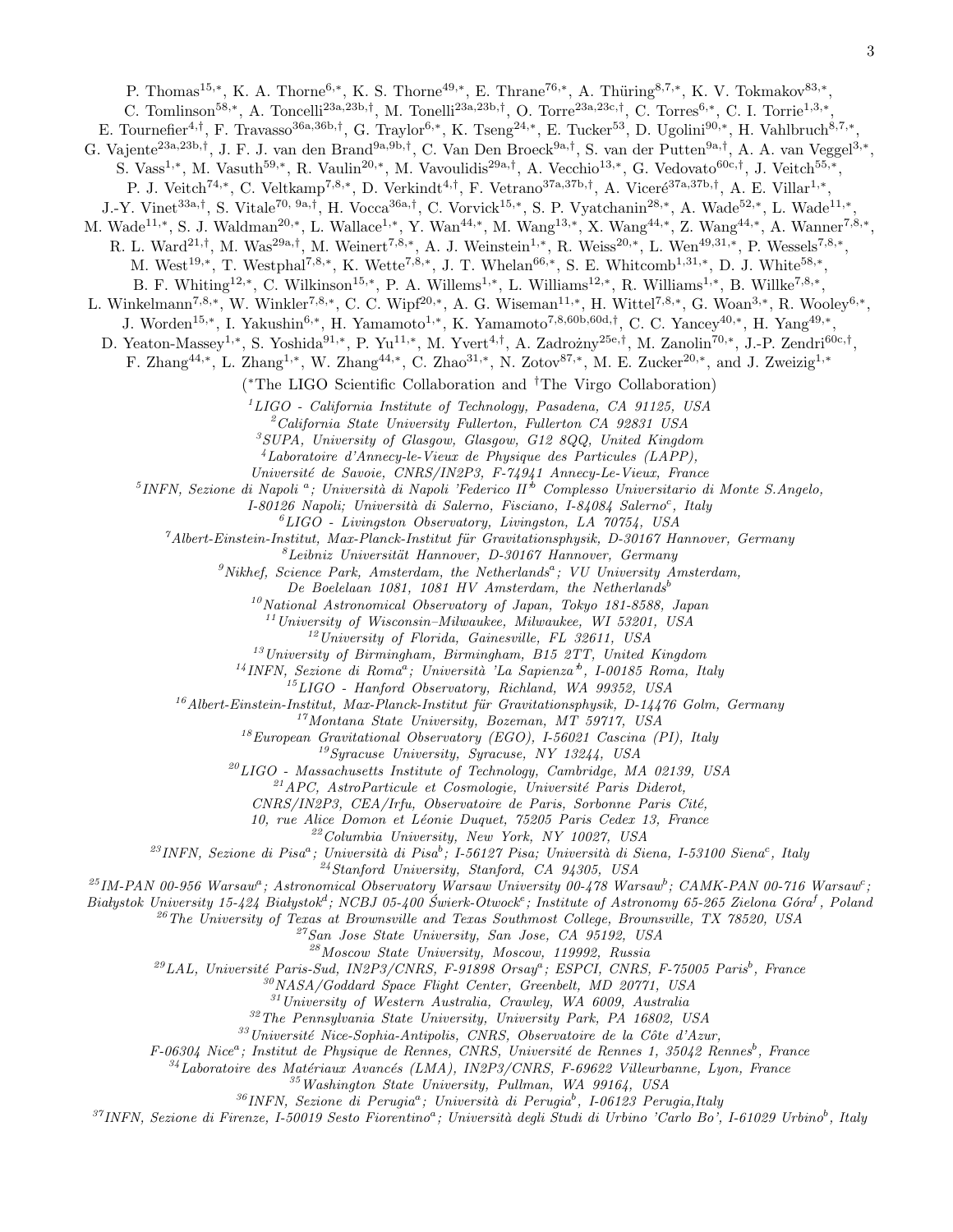<sup>38</sup>University of Oregon, Eugene, OR 97403, USA

<sup>39</sup>Laboratoire Kastler Brossel, ENS, CNRS, UPMC,

Université Pierre et Marie Curie, 4 Place Jussieu, F-75005 Paris, France

 $^{40}$ University of Maryland, College Park, MD 20742 USA

<sup>41</sup>Universitat de les Illes Balears, E-07122 Palma de Mallorca, Spain

<sup>42</sup>University of Massachusetts - Amherst, Amherst, MA 01003, USA

 $4^{3}$ Canadian Institute for Theoretical Astrophysics,

University of Toronto, Toronto, Ontario, M5S 3H8, Canada

 $4\sqrt[4]{4}$ Tsinghua University, Beijing 100084 China

<sup>45</sup>University of Michigan, Ann Arbor, MI 48109, USA

<sup>46</sup>Louisiana State University, Baton Rouge, LA 70803, USA

<sup>47</sup>The University of Mississippi, University, MS 38677, USA

 $48$ Charles Sturt University, Wagga Wagga, NSW 2678, Australia

<sup>49</sup>Caltech-CaRT, Pasadena, CA 91125, USA

 $50$  INFN, Sezione di Genova, I-16146 Genova, Italy

<sup>51</sup>Pusan National University, Busan 609-735, Korea

<sup>52</sup>Australian National University, Canberra, ACT 0200, Australia

<sup>53</sup>Carleton College, Northfield, MN 55057, USA

 $54$  The University of Melbourne, Parkville, VIC 3010, Australia

<sup>55</sup>Cardiff University, Cardiff, CF24 3AA, United Kingdom

 $^{56}$ INFN, Sezione di Roma Tor Vergata<sup>a</sup>; Università di Roma Tor Vergata,

I-00133 Roma<sup>b</sup>; Università dell'Aquila, I-67100 L'Aquila<sup>c</sup>, Italy

 $57$ University of Salerno, I-84084 Fisciano (Salerno), Italy and INFN (Sezione di Napoli), Italy

<sup>58</sup>The University of Sheffield, Sheffield S10 2TN, United Kingdom

 $59$  WIGNER RCP, RMKI, H-1121 Budapest, Konkoly Thege Miklós út 29-33, Hungary

 $^{60}$ INFN, Gruppo Collegato di Trento<sup>a</sup> and Università di Trento<sup>b</sup>, I-38050 Povo, Trento,

Italy; INFN, Sezione di Padova<sup>c</sup> and Università di Padova<sup>d</sup>, I-35131 Padova, Italy

 $61$ Inter-University Centre for Astronomy and Astrophysics, Pune - 411007, India  $62$ California Institute of Technology, Pasadena, CA 91125, USA

 $\frac{\delta^3}{\delta^3}$ Northwestern University, Evanston, IL 60208, USA

 $^{64}$ University of Cambridge, Cambridge, CB2 1TN, United Kingdom

<sup>65</sup>The University of Texas at Austin, Austin, TX 78712, USA

 $^{66}Rochester$  Institute of Technology, Rochester, NY 14623, USA

 $^{67}E\ddot{o}tv\ddot{o}s$  Loránd University, Budapest, 1117 Hungary

 $^{68}$ University of Szeged, 6720 Szeged, Dóm tér 9, Hungary

 $^{69}Rutherford$  Appleton Laboratory, HSIC, Chilton, Didcot, Oxon OX11 0QX United Kingdom

 $^{70}Embry-Riddle$  Aeronautical University, Prescott, AZ 86301 USA

 $71$ National Institute for Mathematical Sciences, Daejeon 305-390, Korea

<sup>72</sup> Perimeter Institute for Theoretical Physics, Ontario, N2L 2Y5, Canada

<sup>73</sup>University of New Hampshire, Durham, NH 03824, USA

 $^{74}$ University of Adelaide, Adelaide, SA 5005, Australia

 $^{75}$ University of Southampton, Southampton, SO17 1BJ, United Kingdom

 $^{76}$ University of Minnesota, Minneapolis, MN 55455, USA

 $77$ Korea Institute of Science and Technology Information, Daejeon 305-806, Korea

<sup>78</sup>Hobart and William Smith Colleges, Geneva, NY 14456, USA

 $^{79}$ Institute of Applied Physics, Nizhny Novgorod, 603950, Russia

 ${}^{80}Lund$  Observatory, Box 43, SE-221 00, Lund, Sweden

 $^{81}$ Hanyang University, Seoul 133-791, Korea

<sup>82</sup>Seoul National University, Seoul 151-742, Korea

 $83$ University of Strathclyde, Glasgow, G1 1XQ, United Kingdom

 $84$ Southern University and A&M College, Baton Rouge, LA 70813, USA

 $85$ University of Rochester, Rochester, NY 14627, USA

 $86$ University of Sannio at Benevento, I-82100 Benevento, Italy and INFN (Sezione di Napoli), Italy

<sup>87</sup>Louisiana Tech University, Ruston, LA 71272, USA

<sup>88</sup>McNeese State University, Lake Charles, LA 70609 USA

<sup>89</sup>Andrews University, Berrien Springs, MI 49104 USA

<sup>90</sup>Trinity University, San Antonio, TX 78212, USA

 $91$ Southeastern Louisiana University, Hammond, LA  $70402$ , USA

We present results from a search for gravitational-wave bursts in the data collected by the LIGO and Virgo detectors between July 7, 2009 and October 20, 2010: data are analyzed when at least two of the three LIGO-Virgo detectors are in coincident operation, with a total observation time of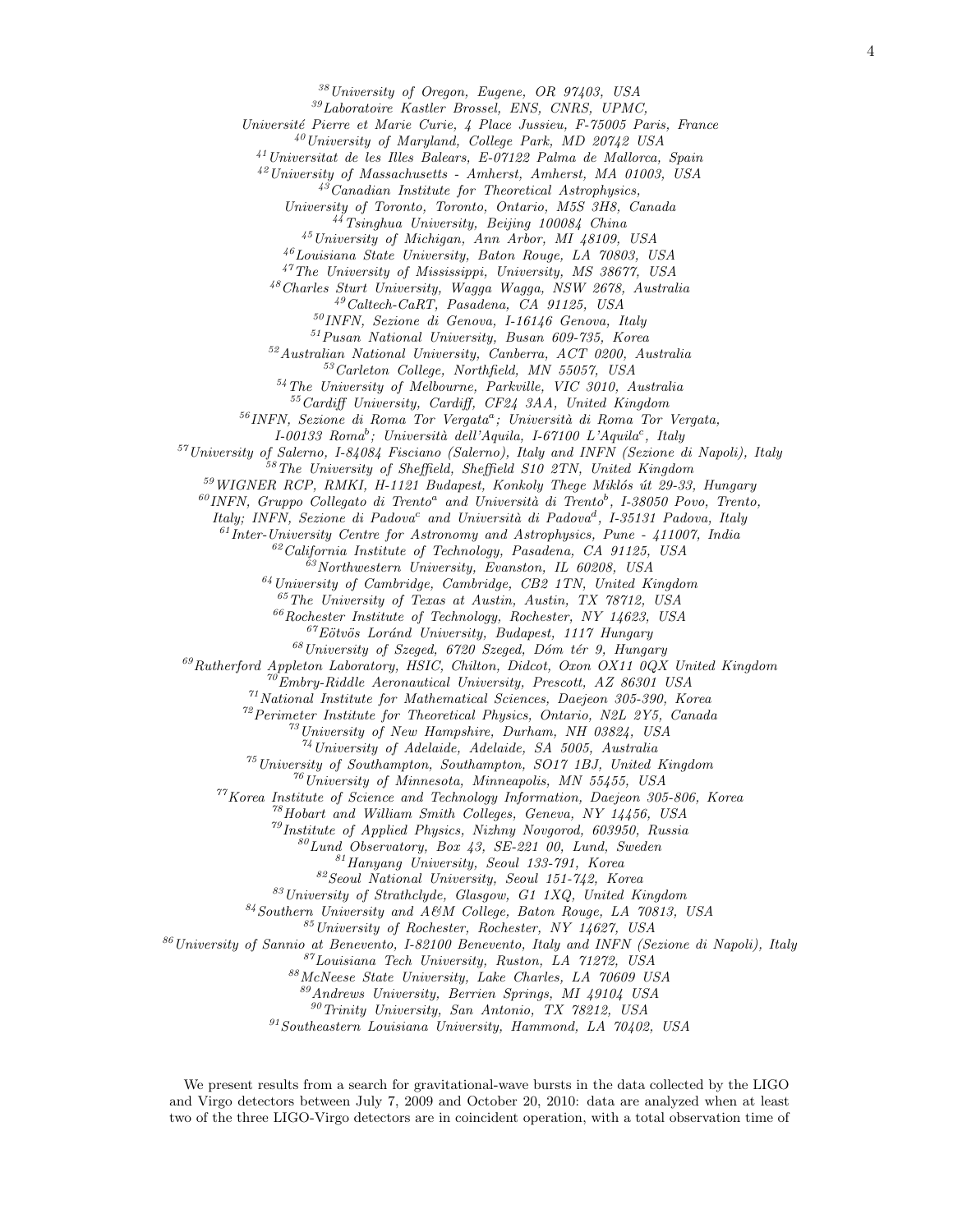207 days. The analysis searches for transients of duration  $\lesssim$  1 s over the frequency band 64–5000 Hz, without other assumptions on the signal waveform, polarization, direction or occurrence time. All identified events are consistent with the expected accidental background. We set frequentist upper limits on the rate of gravitational-wave bursts by combining this search with the previous LIGO-Virgo search on the data collected between November 2005 and October 2007. The upper limit on the rate of strong gravitational-wave bursts at the Earth is 1.3 events per year at 90% confidence. We also present upper limits on source rate density per year and Mpc<sup>3</sup> for sample populations of standard-candle sources. As in the previous joint run, typical sensitivities of the search in terms of the root-sum-squared strain amplitude for these waveforms lie in the range  $\sim 5 \times 10^{-22}$  Hz<sup>-1/2</sup> to  $\sim 1 \times 10^{-20}$  Hz<sup>-1/2</sup>. The combination of the two joint runs entails the most sensitive all-sky search for generic gravitational-wave bursts and synthesizes the results achieved by the initial generation of interferometric detectors.

PACS numbers: 04.80.Nn, 07.05.Kf, 95.30.Sf, 95.85.Sz

#### I. INTRODUCTION

Astrophysical sources of transient gravitational waves (duration of  $\leq 1$  s) [1] include merging compact binary systems consisting of black holes and/or neutron stars [2, 3], core-collapse supernovae [4], neutron star collapse to black holes [5], star-quakes associated with magnetar flares [6] or pulsar glitches [7], cosmic string cusps [8], and other violent events in the Universe. Since many classes of gravitational-wave (GW) bursts cannot be modeled well – if at all – a search for those sources must be sensitive to the widest possible variety of waveforms.

This paper reports on a search for GW bursts occurring during the second joint observation run of the LIGO [9] and Virgo [10] detectors, which took place in 2009–2010. This search makes no prior assumptions on source sky location, signal arrival time, or the waveform itself. Event rate upper limits from long-term searches of this category have been derived with networks of resonant bar detectors with spectral sensitivity limited to around 900 Hz in 1997–2000 [11, 12] and in 2005–2007 [13, 14]. Networks of interferometric detectors set more stringent upper limits for GW bursts on a wider bandwidth using the LIGO detectors in 2005–2006 [15–17] and during the first joint observation of LIGO and Virgo detectors in 2007 [18].

This second joint LIGO-Virgo search for GW bursts analyzed the frequency band spanning 64–5000 Hz. We achieved a frequency-dependent sensitivity comparable to or better than that of the first joint run, and accumulated ∼ 207 days of observation time interlaced with periods of installing or commissioning major hardware upgrades. Moreover, for the first time a low-latency analysis was run with the goal of providing triggers for electromagnetic follow-ups of candidates by robotic optical telescopes [19], radio telescopes, and the Swift satellite [20, 21]. In this paper we focus on the final results of the GW stand-alone search, which found no evidence for GW bursts.

This paper is organized as follows. In Section II we describe the second joint scientific run: we report on the LIGO and Virgo instrumental upgrades with respect to the first run and on data quality studies. In Section III we give a brief overview of the search: the search algo-

rithm, background estimation, the simulations and the calibration uncertainties. The signal models (GW waveforms and source populations) we tested are described in Section III C. The results of the search are presented in Section IV, and astrophysical implications are discussed in Section V. The Appendices provide additional details on data characterization and analysis methods.

#### II. SECOND LIGO-VIRGO SCIENCE RUN

The network of detectors used in this search comprises the two LIGO 4 km interferometers, denoted "H1" (located in Hanford, WA) and "L1" (Livingston, LA), as well as the Virgo 3 km interferometer, denoted "V1" (close to Pisa, Italy)  $<sup>1</sup>$ .</sup>

The LIGO detectors operated from July 7, 2009 to October 20, 2010 in their sixth science run (S6). The Virgo detector operated from July 7, 2009 to January 8, 2010 in its second science run (VSR2) and again from August 11 to October 20, 2010 in its third science run (VSR3).

As in the first joint LIGO-Virgo run [18, 22], the operation of three differently oriented and widely separated detectors allows for reasonably complete coverage of the sky for at least one gravitational-wave polarization component as well as the recovery of some source characteristics such as sky location [19, 23, 24].

#### A. Detector Upgrades

Before the beginning of the runs, several detector hardware upgrades were implemented in order to prototype new subsystems planned for the next generation of detectors, referred to as "advanced detectors" [25, 26], ex-

 $1$  The 2 km detector at the Hanford site (H2) was decommissioned before the second joint LIGO-Virgo run. During previous runs, the latter detector was mainly used to enforce additional event selection criteria by taking advantage of the special relationship for GW signals from the co-located interferometers H1 and H2.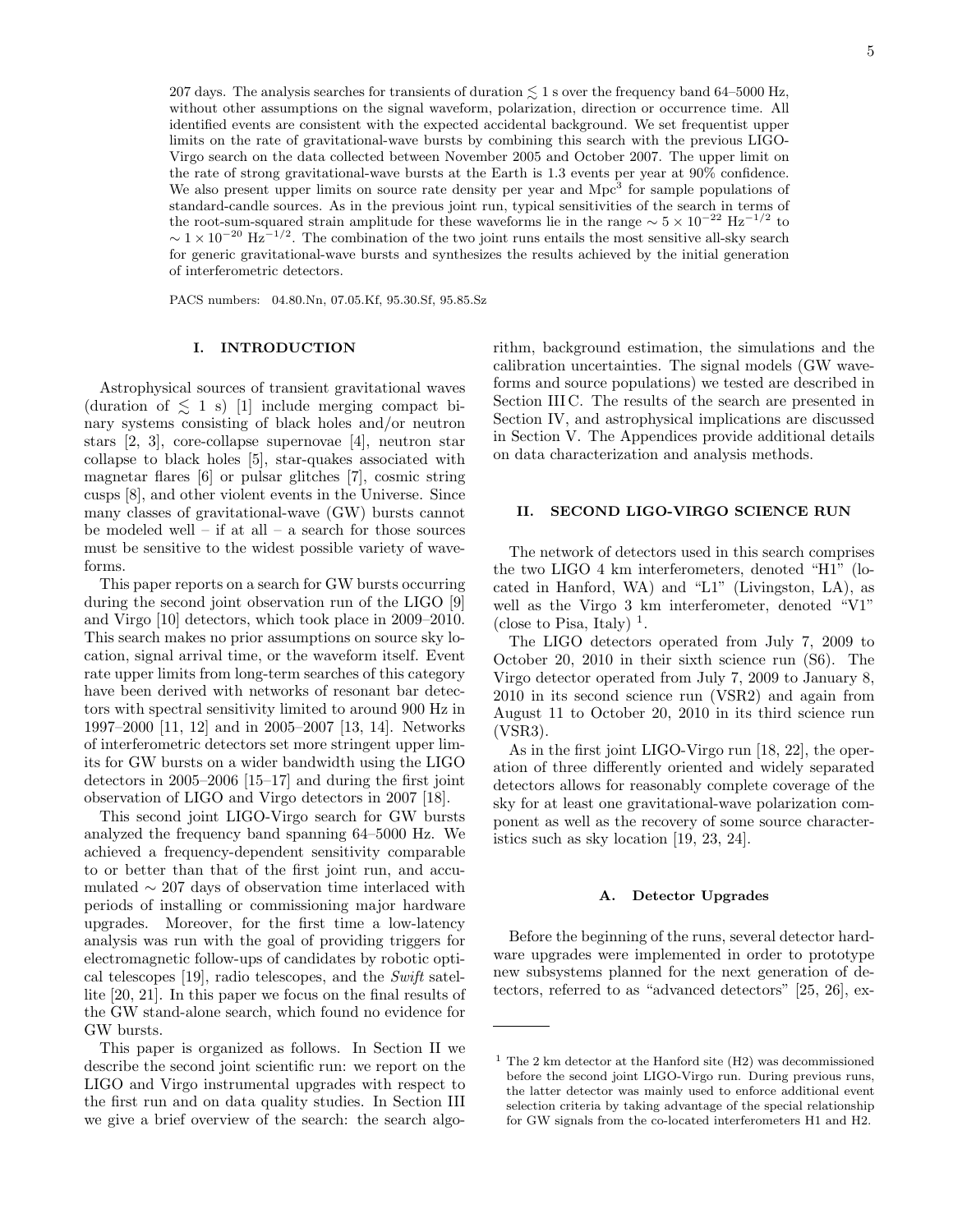

FIG. 1: Noise spectra for the three LSC-Virgo detectors achieved during S6-VSR2/3.

pected to start observations in 2015. The upgrades of the LIGO detectors for S6 include a higher power 35 W laser, the implementation of a DC readout system, a new output mode cleaner, and an advanced LIGO seismic isolation table [27]. The upgrades of the Virgo detectors were achieved in two steps. For VSR2, Virgo operated with a more powerful laser and a thermal compensation system. Virgo then went offline to install new test masses consisting of mirrors hung from fused silica fibers [28]. Virgo resumed observations in August 2010 with VSR3. Best sensitivities, in terms of noise spectral densities, of the LIGO and Virgo detectors achieved during their second joint run (henceforth defined as S6-VSR2/3), as a function of signal frequency, are shown in Figure 1.

#### B. Data Quality

To mitigate the consequences of new hardware installations and detector commissioning during this run, significant effort has been made to identify and characterize instrumental or data acquisition artifacts, periods of degraded sensitivity, or an excessive rate of transient noise due to environmental conditions [29]. During such times, the data were tagged with Data Quality Flags (DQFs). Following the same approach used in previous searches [16–18], these DQFs are divided into three categories depending on their impact on the search and on the understanding of the behavior of the detector. A further description of DQF categories is presented in Appendix A.

After DQFs have been applied, the total analyzable time for the S6-VSR2/3 run is 242.8 days for H1, 220.2 days for L1, and 187.8 days for V1.

#### III. SEARCH OVERVIEW

In this analysis, we considered all four available detector network configurations: the three detector network, H1L1V1, and the three combinations of detector pairs, H1L1, H1V1 and L1V1. We decided a priori to search for GW bursts in the entire available time of three-fold observation and in the remaining exclusive times of the twofold networks. Table I reports the total (non-overlapping) coincident observation time for each configuration of detectors searched for GW signals. Information about distinct sub-periods of the run may be found in Appendix C.

Due to the commissioning breaks and installation activities described in Section II, the total observation time is dominated by 2-fold configurations.

| network                                            | H1L1V1 H1L1 L1V1 H1V1 total |  |                      |  |
|----------------------------------------------------|-----------------------------|--|----------------------|--|
| $\vert$ observation time $\vert$ days $\vert$ 52.2 |                             |  | 84.5 28.9 41.0 206.6 |  |

TABLE I: Mutually exclusive observation time for each detector configuration after the application of category 2 DQFs (see Appendix A for the definition of data quality flags and their categories).

The useful frequency band is limited to 64–5000 Hz by the sensitivity of the detectors and by the valid range of data calibration. For computational reasons, the event search was performed separately in two suitable bands, 64–2048 Hz and 1600–5000 Hz, overlapping to preserve sensitivity to events with spectral power at intermediate frequencies. The analysis of the events (including the tuning of the search) was performed independently on each configuration of detectors and on three sub-bands, namely 64–200 Hz, 200–1600 Hz and 1600–5000 Hz, by classifying the found events according to their reconstructed central frequency. The motivation for this band splitting is to tune the search within event sets of homogeneous glitch behaviour.

#### A. Search Algorithm

This search is based on the coherent WaveBurst (cWB) algorithm [30], which has been used since LIGO's fourth science run in various searches for transient GWs [16– 18, 31].

The cWB analysis is performed in several steps. First, detector data is decomposed into a time-frequency representation and then whitened and conditioned to remove narrow-band noise features. Events are identified by clustering time-frequency pixels with significant energy which is coherent among detectors and characterized using test statistics derived from the likelihood (which is also a measure of the signal energy detected in the network and is calculated as described in [16]). The primary statistics are the network correlation coefficient cc, which is a measure of the degree of correlation between the detectors, and the coherent network amplitude  $\eta$ , which is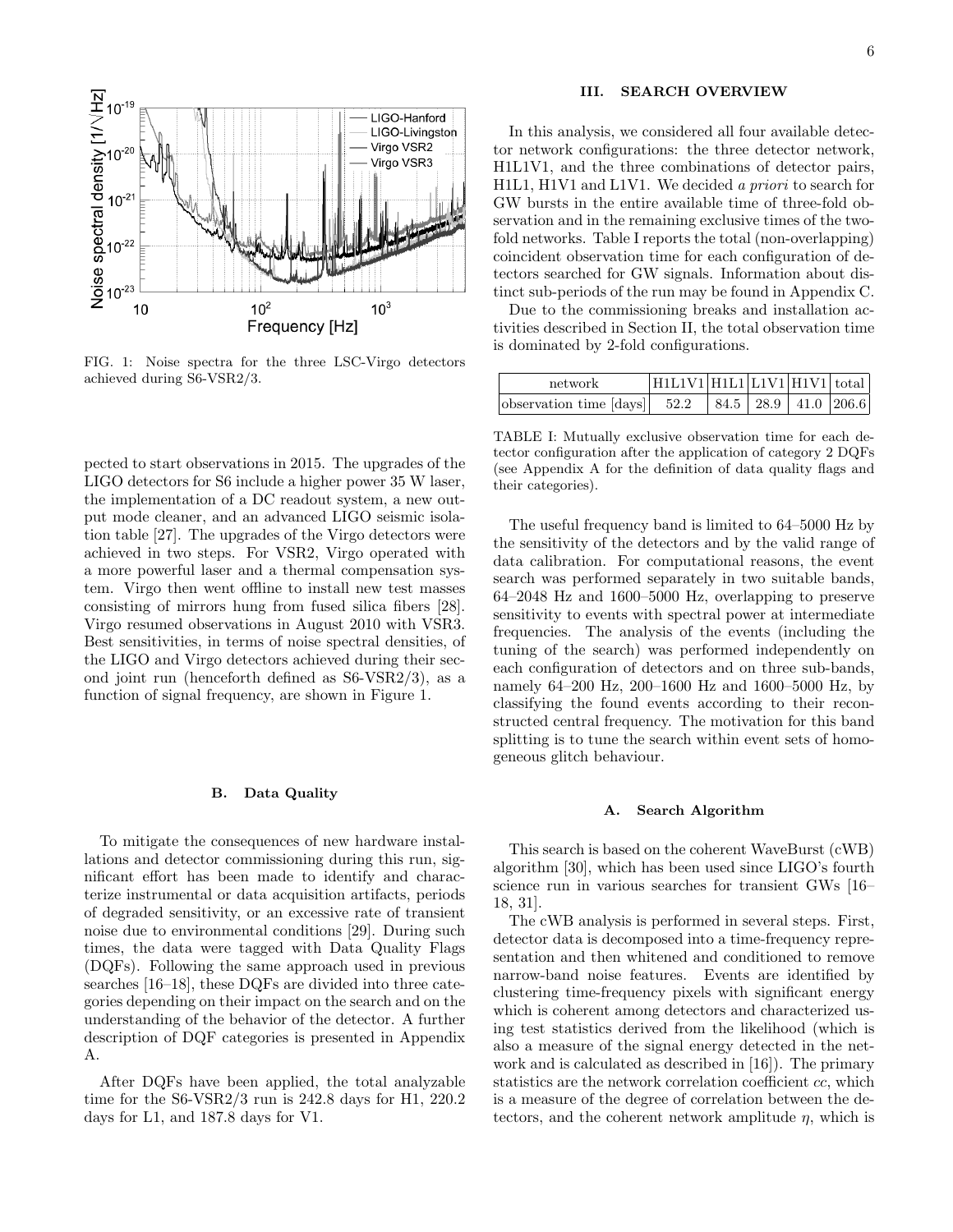proportional to the signal-to-noise ratio and is used to rank events within a homogeneous sub-period.

Both of these statistics are described in detail in [16]. The application of the event selection criteria is thoroughly described in [18, 32].

Any gravitational-wave candidate event detected by cWB is subject to additional data-quality vetoes based on statistical correlations between the GW data channel and environmental and instrumental auxiliary channels; a significant correlation indicates the event may have been produced by local noise. Further details can be found in Appendix B .

#### B. Background Estimation and Search Tuning

A sample of "off-source" (background) events is required to determine the selection thresholds to reject noise-induced events contaminating the "on-source" (foreground) measurement. We estimate the distribution of background events by performing the analysis on timeshifted data, typically in  $\sim$  1 s steps. The shifts minimize the chance of drawing an actual GW into the background sample. To accumulate a sufficient sampling, this shifting procedure is performed hundreds or thousands of times without repeating the same relative time shifts among detectors. Background events corresponding to times which are flagged by data quality studies are discarded, just as an event candidate from the foreground would be.

Due to the different characteristics of the background noise for the various sub-periods between commissioning breaks and for the different frequency bands and networks, the thresholds on  $cc$  and  $\eta$  are tuned separately for each homogeneous sub-period. Moreover, we consider the action of conditional DQFs (Category 3 DQFs, see Appendix A) on the event significance, by introducing a new ranking scheme which assigns lower significance to events flagged by such DQFs. More details on this procedure are reported in Appendix D.

The thresholds reported in Table VII in Appendix D are selected to require a false alarm rate (FAR)  $\leq$  $1/(8 \text{ yr})$  per frequency band. This choice for the FAR threshold corresponds to an overall false alarm probability (FAP) of  $\sim 15\%$  when considering the union of all searches performed (network configurations, sub-periods, and frequency bands). "On-source" events at higher FAR are discarded as non-significant. Any "on-source" events passing the FAR threshold are instead selected for further follows-up investigations. Namely, we check for any additional evidence about their origin and refine the measurement of their statistical significance (i.e. by performing additional independent time-shifted analyses to increase the statistics of the background estimates). This FAR threshold sets the overall sensitivity of the search.

#### C. Simulated Signals and Detection Efficiencies

In order to test the sensitivity of our search to gravitational-wave bursts, we add ("inject") various adhoc software signals, both polarized and un-polarized, to the detector data and measure the detection efficiencies of the search. The injected waveforms can be parametrized as:

$$
\begin{bmatrix} h_+(t) \\ h_\times(t) \end{bmatrix} = A \times \begin{bmatrix} \frac{1+\alpha^2}{2} \\ \alpha \end{bmatrix} \times \begin{bmatrix} H_+(t) \\ H_\times(t) \end{bmatrix}, \quad (3.1)
$$

where A is the amplitude,  $\alpha$  the ellipticity <sup>2</sup> and  $H_{+/x}$ are the waveforms for the two independent polarizations. In this search, we investigated elliptically polarized signals (i.e.  $\alpha$  uniformly chosen in [0, 1]), as well as sets of only linearly or circularly polarized waves ( $\alpha$  fixed to 0 or 1, respectively). A variety of GW signal morphologies spanning a wide range of signal durations, frequencies and amplitudes were tested. See Figure 2 for a sample of representative waveforms from various families and Tables II, III, IV for the chosen waveform parameters.

The injected waveform families include:

• Sine-Gaussian:

$$
H_{+}(t) = \exp(-t^{2}/\tau^{2})\sin(2\pi f_{0}t)
$$
 (3.2)

$$
H_{\times}(t) = \exp(-t^2/\tau^2)\cos(2\pi f_0 t)
$$
 (3.3)

where  $\tau = Q/($ √  $(2\pi f_0)$ . We consider waveforms of this type with central frequencies  $f_0$  chosen between 70 to 5000 Hz and quality factors  $Q =$ 3, 9, 100. Sine-Gaussian waveforms with a few cycles are qualitatively similar to signals produced by the mergers of two black holes [2].

• Gaussian:

$$
H_{+}(t) = \exp(-t^{2}/\tau^{2})
$$
 (3.4)

$$
H_{\times}(t) = 0 \tag{3.5}
$$

where the duration parameter  $\tau$  is chosen to be one of 0.1, 1.0, 2.5, or 4.0 ms.

• Ring-down waveforms:

$$
H_{+}(t) = \exp(-t/\tau)\sin(2\pi f_0 t)
$$
 (3.6)

$$
H_{\times}(t) = \exp(-t/\tau)\cos(2\pi f_0 t) \tag{3.7}
$$

We use several central frequencies from 1590 Hz to 3067 Hz, and decay times  $\tau = 0.2$  s or  $Q = 9$ . Ringdowns can occur in the end stages of black hole binary mergers. Longer duration ring-downs are also similar to signals predicted from the excitation of fundamental modes in neutron stars [33].

<sup>2</sup> For binary sources, the ellipticity is the cosine of the source inclination angle, i.e. the angle between the source rotational axis and the line of sight to Earth.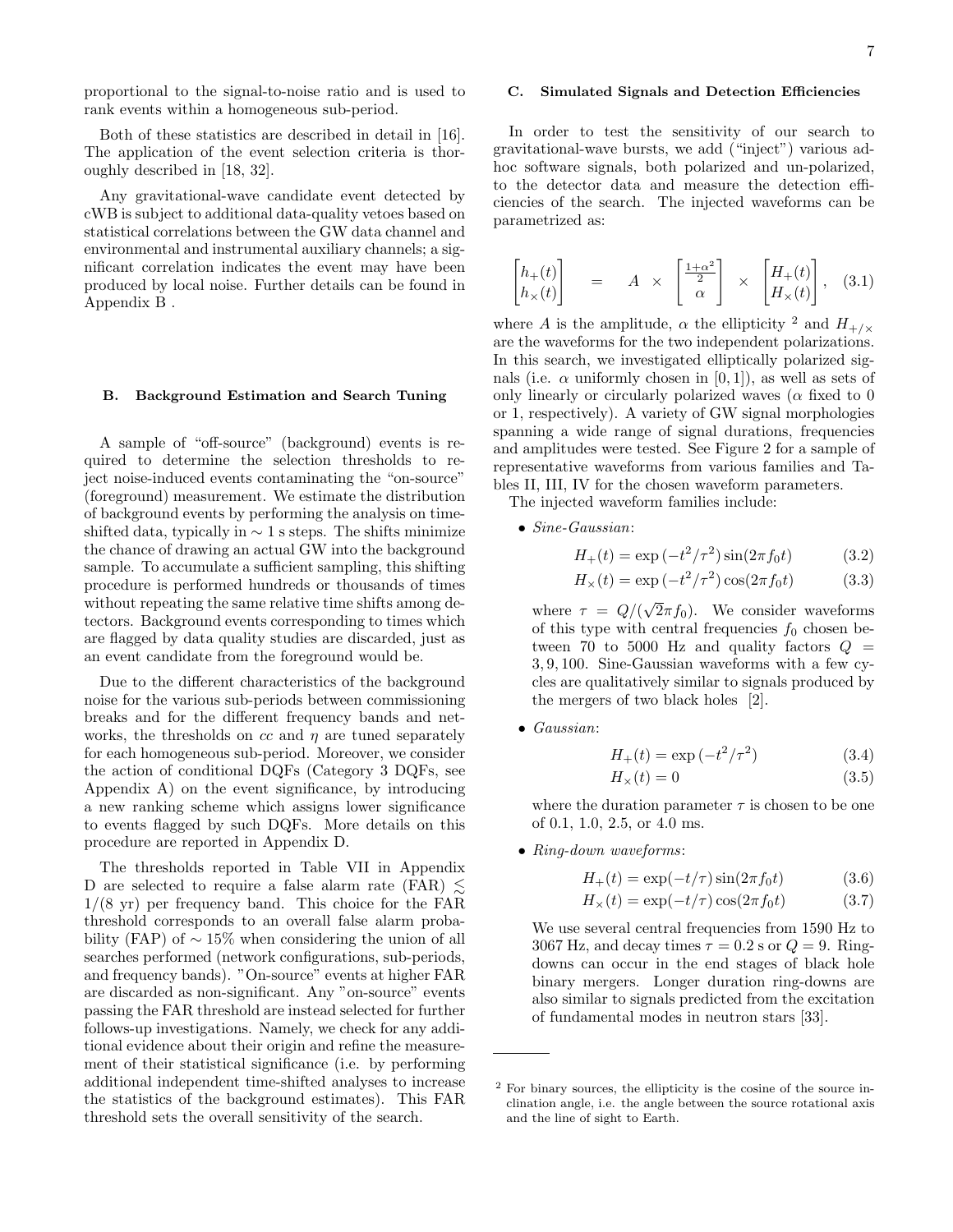

FIG. 2: Representative waveforms injected into data for simulation studies. The top row is the time domain and the bottom row is a time-frequency domain representation of the waveform. From left to right: a 361 Hz  $Q = 9$  sine-Gaussian, a  $\tau = 4.0$  ms Gaussian waveform, a white noise burst with a bandwidth of 1000–2000 Hz and characteristic duration of  $\tau = 20$  ms and, finally, a ringdown waveform with a frequency of 2000 Hz and  $\tau = 1$  ms.

• Band-limited white noise signals:

The polarization components are bursts of uncorrelated band-limited white noise, time shaped with a Gaussian profile;  $H_+$  and  $H_{\times}$  have — on average equal RMS amplitudes and symmetric shape about the central frequency (see Figure 2).

• Neutron star collapse waveforms:

For a comparison with previous searches [17, 18], we considered numerical simulations by Baiotti et al. [5], who modeled neutron star gravitational collapse to a black hole and the subsequent ring-down. As in previous searches, we chose the models D1 (a nearly spherical 1.67  $M_{\odot}$  neutron star) and D4 (a 1.86  $M_{\odot}$  neutron star that is maximally deformed at the time of its collapse into a black hole) to represent the extremes of the parameter space in mass and spin considered in the aforementioned work. Both waveforms are linearly polarized  $(H_{\times} = 0)$ and their emission is peaked at a few kHz.

The simulated signals were injected with many amplitude scale factors to trace out the detection efficiency as a function of signal strength. The amplitude of the signal is expressed in terms of the root-sum-square strain amplitude  $(h_{\text{rss}})$  arriving at the Earth, defined as:

$$
h_{\rm rss} = \sqrt{\int |h_+(t)|^2 + |h_\times(t)|^2 dt} \tag{3.8}
$$

The signal amplitude at a detector is modulated by the detector antenna pattern functions, expressed as follows:

$$
h_{\text{det}}(t) = F_{+}(\Theta, \Phi, \psi)h_{+}(t) + F_{\times}(\Theta, \Phi, \psi)h_{\times}(t) \quad (3.9)
$$

where  $F_+$  and  $F_\times$  are the antenna pattern functions, which depend on the orientation of the wavefront relative to the detector, denoted here in terms of the sky

position  $(\Theta, \Phi)$ , and on the polarization angle  $\psi$ . The sky positions of simulated signals are distributed isotropically and polarization angles are chosen to be uniformly distributed.

The detection efficiency is defined as the fraction of signals successfully recovered using the same selection thresholds and DQFs as in the actual search. The detection efficiency of the search depends on the network configuration and the selection cuts used in the analysis. Detection efficiencies for the H1L1V1 network for selected waveforms as a function of signal amplitude  $h_{\text{rss}}$ and as a function of distance (for the D1 and D4 waveforms from Baiotti et al. [5]) are reported in Figures 3 and 4 , respectively. As in the previous joint run, typical sensitivities for this network in terms of  $h_{\text{rss}}$  for the selected waveforms lie in the range  $\sim 5 \times 10^{-22}$  Hz<sup>-1/2</sup> to  $\sim 1 \times 10^{-20}$  Hz<sup>-1/2</sup>; typical distances at 50% detection efficiency for neutron star collapse waveforms lie in the range  $\sim$  50 pc to  $\sim$  200 pc.

Two convenient characterizations of the sensitivity, the  $h_{\text{rss}}$  at 50% and 90% detection efficiency ( $h_{\text{rss}}^{50\%}$  and  $h_{\rm rss}^{90\%}$  respectively) are obtained from fitting the efficiency curves and are reported in Tables II, III, and IV for the various families. Notice that the 3-fold network, H1L1V1, has a better sensitivity than the weighted average over all networks: 2-fold networks have ∼ 3/4 of the analyzed live time, but feature a lower sensitivity.

#### D. Systematic Uncertainties

The most relevant systematic uncertainty in the astrophysical interpretation of our results is due to the calibration error on the strain data produced by each detector [34, 35]. The effect of calibration systematics on network detection efficiency has been estimated by dedicated simulations of GW signals in which the signal am-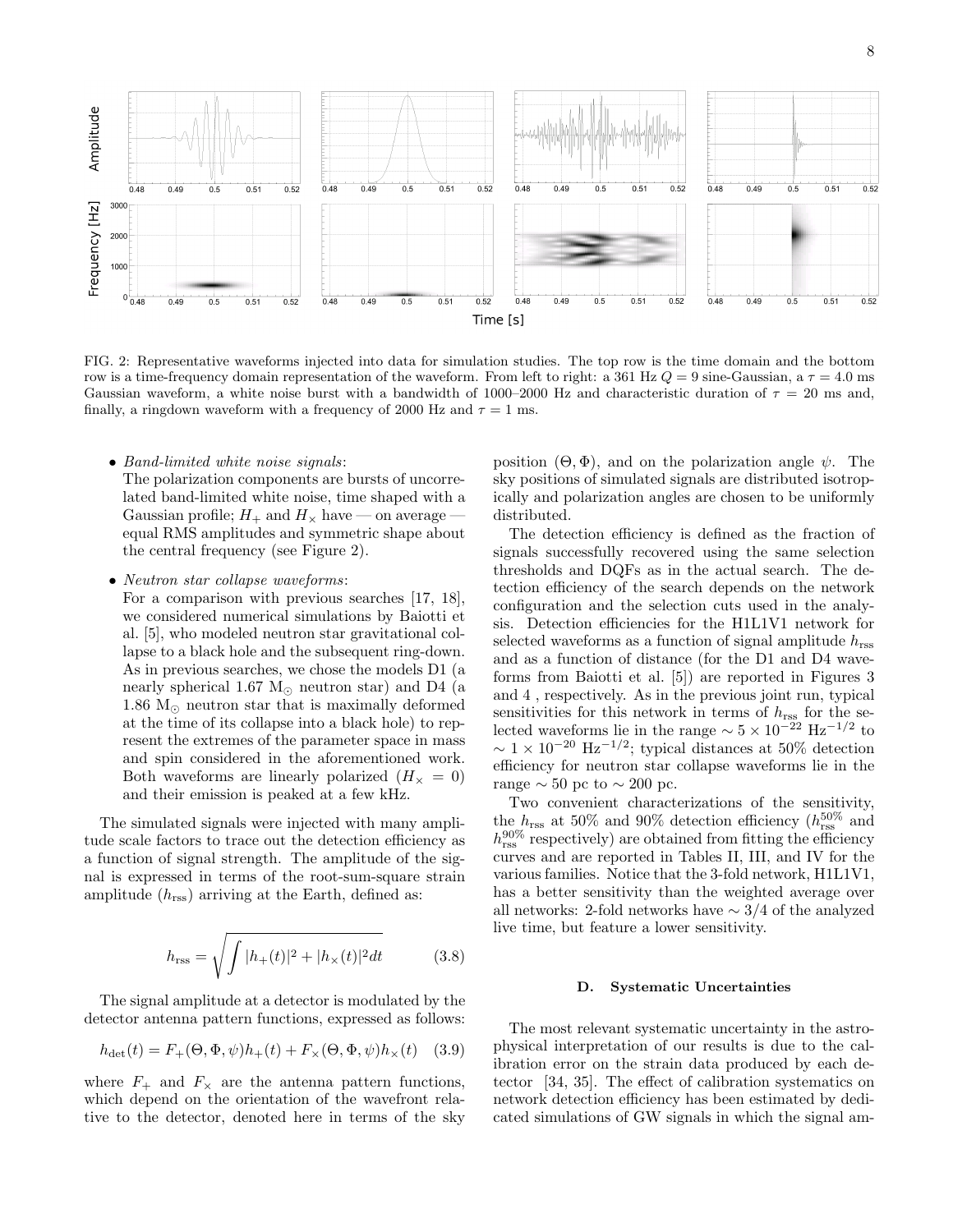

FIG. 3: Detection efficiency for selected waveforms as a function of signal amplitude  $h_{\text{rss}}$  for the H1L1V1 network. Top: Comparison of detection efficiency for linear (L) and elliptical (E) sine-Gaussians with central frequencies of 235 and 1304 Hz. Middle: Comparison of detection efficiency for linear  $(L)$  and circular  $(C)$  ring-down signals with frequencies of 2090 and 2590 Hz. Bottom: Detection efficiency for white noise bursts with frequency spanning between 100 and 4500 Hz.

plitude and phase at each detector is randomly jittered according to the modeled distribution of calibration errors for that detector. The resulting network detection efficiency marginalizes the effect of the systematic uncer-



FIG. 4: Efficiency for the H1L1V1 network as a function of distance for the D1 and D4 waveforms predicted by polytropic general-relativistic models of neutron star collapse.

tainties over the observation time. The main effect can be parametrized as an overall shift of the detection efficiency curves along the signal strength axis. The largest effect over the injected signal waveforms was a 8% increase of the  $h_{\text{rss}}$  amplitude at fixed detection efficiency 3 . To produce the astrophysical limits shown in Section IV, we use the reduced detection efficiency curves obtained by shifting the original fits from Subsection III C and the results in Tables II, III, and IV to  $8\%$  larger  $h_{\text{rss}}$ values.

#### IV. SEARCH RESULTS

The on-source data have been analyzed following the procedures tuned through the investigation of the offsource background sample, as described in Appendix D. No on-source event has been found above the threshold false alarm rate of once in 8 years per frequency band, and the distribution of on-source events is in agreement with the measured background. Table V lists the five most significant on-source events, as ranked by their Inverse False Alarm Rate (IFAR  $= 1$ /FAR), and taking into account the trial factor due to the three independent searches performed on the disjoint frequency bands.

In addition to the events reported in Table V, this search also detected an on-source event showing a chirping waveform compatible with a compact binary coalescence at a signal-to-noise ratio ∼ 17 in the H1L1V1 network. This event was first identified by a low-latency

<sup>3</sup> Note that, due to an incomplete knowledge of the actuation resonances in [3000,4000] Hz band of the Hanford detector, very conservative assumptions have been made on calibration uncertainties; the networks including H1 in that frequency band feature a large efficiency loss due to calibration systematics of 24%.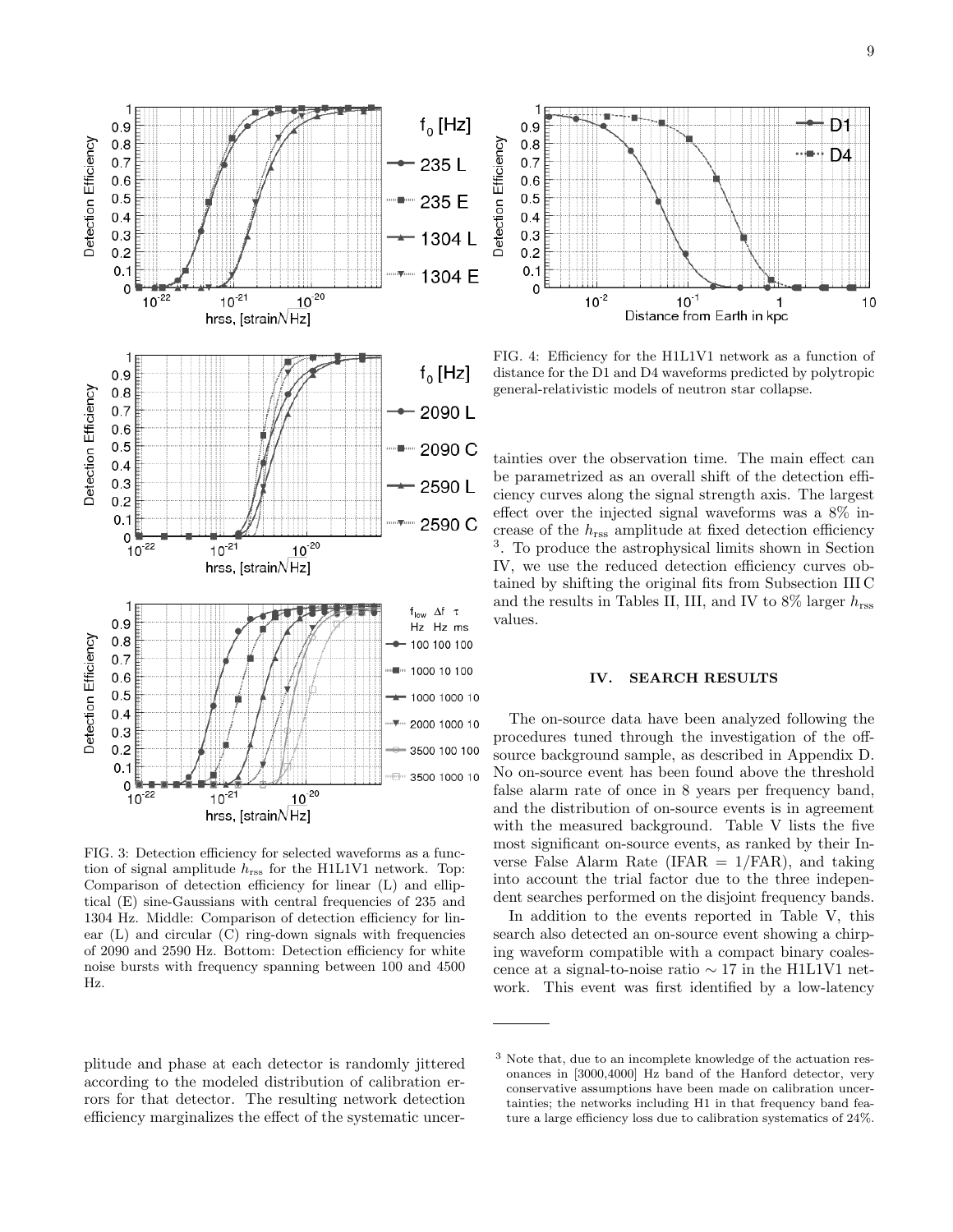|         |     |                      | H1L1V1               |                      | all networks         |                      |                      |  |  |
|---------|-----|----------------------|----------------------|----------------------|----------------------|----------------------|----------------------|--|--|
| $f_{0}$ | Q   | Linear               | Elliptical           |                      | Linear               |                      | Elliptical           |  |  |
| [Hz]    |     | $h_{\rm rss}^{50\%}$ | $h_{\rm rss}^{50\%}$ | $h_{\rm rss}^{50\%}$ | $h_{\rm rss}^{90\%}$ | $h_{\rm rss}^{50\%}$ | $h_{\rm rss}^{90\%}$ |  |  |
| 70      | 3   | $^{18.9}$            | 18.0                 | 28.4                 | 311.9                | 23.2                 | 92.7                 |  |  |
| 70      | 9   | 21.5                 | 20.4                 | $31.6\,$             | 269.4                | $25.8\,$             | 91.7                 |  |  |
| 70      | 100 | 24.2                 | 21.4                 | 34.4                 | 484.9                | 27.4                 | 131.9                |  |  |
| 100     | 9   | 10.5                 | 9.6                  | $^{15.6}$            | 156.6                | 12.6                 | 57.6                 |  |  |
| 153     | 9   | 6.7                  | 5.8                  | 10.3                 | 105.4                | 8.0                  | 35.2                 |  |  |
| 235     | 3   | 5.7                  | $5.5\,$              | 8.5                  | 45.3                 | 7.4                  | 24.4                 |  |  |
| 235     | 9   | 5.2                  | 4.9                  | 7.7                  | 39.7                 | 6.6                  | 20.7                 |  |  |
| 235     | 100 | 4.6                  | 4.4                  | 7.2                  | 37.6                 | $6.0\,$              | 19.0                 |  |  |
| 361     | 9   | 8.6                  | 8.7                  | 12.4                 | 67.8                 | 11.1                 | 32.7                 |  |  |
| 554     | 9   | 8.9                  | 8.4                  | 13.1                 | 69.4                 | 11.1                 | 35.2                 |  |  |
| 849     | 3   | $^{15.1}$            | 14.4                 | $20.8\,$             | 128.7                | 18.4                 | 56.6                 |  |  |
| 849     | 9   | 14.1                 | 13.3                 | 19.7                 | 116.0                | 17.2                 | 52.0                 |  |  |
| 849     | 100 | 12.3                 | 11.4                 | 17.4                 | 88.7                 | 14.8                 | 44.9                 |  |  |
| 1053    | 9   | 16.9                 | 17.5                 | 24.2                 | $133.5\,$            | 21.9                 | 63.9                 |  |  |
| 1304    | 9   | 21.1                 | 19.7                 | 30.4                 | 177.9                | 25.3                 | 78.6                 |  |  |
| 1615    | 3   | 41.6                 |                      | 54.5                 | 349.8                |                      |                      |  |  |
| 1615    | 9   | 35.2                 |                      | 46.3                 | 259.9                |                      |                      |  |  |
| 1615    | 100 | 28.3                 |                      | 38.8                 | 219.3                |                      |                      |  |  |
| 1797    | 9   | 26.8                 |                      | $35.4\,$             | 206.0                |                      |                      |  |  |
| 2000    | 3   | 41.6                 |                      | 51.8                 | 322.9                |                      |                      |  |  |
| 2000    | 9   | $30.8\,$             |                      | 38.7                 | 229.1                |                      |                      |  |  |
| 2000    | 100 | 27.4                 |                      | 36.0                 | 181.8                |                      |                      |  |  |
| 2226    | 9   | $36.6\,$             |                      | 47.2                 | $272.1\,$            |                      |                      |  |  |
| 2477    | 3   | 51.6                 |                      | 61.2                 | 425.9                |                      |                      |  |  |
| 2477    | 9   | 44.3                 |                      | $55.2\,$             | 307.3                |                      |                      |  |  |
| 2477    | 100 | 34.6                 |                      | 46.3                 | 233.5                |                      |                      |  |  |
| 2756    | 9   | 44.2                 |                      | 56.8                 | 389.8                |                      |                      |  |  |
| 3067    | 3   | 74.1                 |                      | 81.7                 | 600.0                |                      |                      |  |  |
| 3067    | 9   | 64.6                 |                      | 78.0                 | 499.6                |                      |                      |  |  |
| 3067    | 100 | 41.1                 |                      | 53.8                 | 278.2                |                      |                      |  |  |
| 3413    | 9   | 65.7                 |                      | 80.0                 | 510.4                |                      |                      |  |  |
| 3799    | 9   | 81.7                 |                      | 99.3                 | 719.9                |                      |                      |  |  |

TABLE II: Values of  $h_{\text{rss}}^{50\%}$  and  $h_{\text{rss}}^{90\%}$  (for 50% and 90% detection efficiency at the chosen thresholds of  $1/(8 \text{ yr})$  per frequency band), in units of  $10^{-22}$   $\text{Hz}^{-1/2}$ , for linear and elliptical sine-Gaussian waveforms with the central frequency  $f_0$ and quality factor Q. The center two columns are the  $h_{\text{rss}}^{50\%}$ for linear and elliptical waveforms during the total S6 period measured for the H1L1V1 network. The rightmost columns report the values of  $h_{\rm rss}^{50\%}$  and  $h_{\rm rss}^{90\%}$  over the whole S6-VSR2/3 for the combined results (i.e. averaged over time) from all the networks.

burst search within minutes of its occurrence on September 16, 2010 and was thoroughly investigated in follow-up studies. Its Inverse False Alarm Rate was estimated at 1.1 yr from comparison with the burst reference background over all trials. After the completion of the analysis, this event was revealed to be a blind hardware injection [36] intended as an end-to-end test of the search

|          |               | all networks      |                                                                                |           |           |  |  |  |
|----------|---------------|-------------------|--------------------------------------------------------------------------------|-----------|-----------|--|--|--|
|          | $\tau$        |                   | Linear                                                                         | Circular  |           |  |  |  |
|          | $[Hz]$ $[ms]$ |                   | $ h_{\rm rss}^{50\%} h_{\rm rss}^{90\%} h_{\rm rss}^{50\%} h_{\rm rss}^{90\%}$ |           |           |  |  |  |
|          |               | 2000 1.0 47.3 288 |                                                                                | 34.8 78.9 |           |  |  |  |
| 2090 200 |               |                   | 42.9 218 31.7 66.0                                                             |           |           |  |  |  |
|          |               | 2590 200 52.2 255 |                                                                                |           | 39.1 79.5 |  |  |  |
|          |               |                   | 3067 0.65 91.9 546                                                             | 72.9 569  |           |  |  |  |

TABLE III: Values of  $h_{\text{rss}}^{50\%}$  and  $h_{\text{rss}}^{90\%}$  (for 50% and 90% detection efficiency at the chosen thresholds of  $1/(8 \text{ yr})$  per frequency band), in units of  $10^{-22}$   $\text{Hz}^{-1/2}$ , for linearly and circularly polarized ring-downs characterized by parameters f and  $\tau$ .

| $f_{\text{low}}$ | $\Delta f$    | $\tau$             | H1L1V1               |                      | all networks     |
|------------------|---------------|--------------------|----------------------|----------------------|------------------|
| $ \mathrm{Hz} $  | $ {\rm Hz} $  | $\vert$ ms $\vert$ | $h_{\rm rss}^{50\%}$ | $h_{\rm rss}^{50\%}$ | $h_{res}^{90\%}$ |
| 100              | 100           | 100                | 8.1                  | 11.5                 | 91.2             |
| 250              | 100           | 100                | 7.5                  | 10.5                 | 43.1             |
| 1000             | 10            | 100                | 15.5                 | 22.5                 | 93.6             |
|                  | 1000 1000 10  |                    | 30.5                 | 39.7                 | 130              |
|                  | 1000 1000 100 |                    | 76.8                 | 76.7                 | 492              |
| 2000             | 100           | 100                | 35.7                 | 40.3                 | 193              |
|                  | 2000 1000 10  |                    | 55.6                 | 63.1                 | 211              |
| 3500             | 100           | 100                | 71.8                 | 90.3                 | 332              |
|                  | 3500 1000 10  |                    | 114                  | 125                  | 371              |

TABLE IV: Values of  $h_{\text{rss}}^{50\%}$  and  $h_{\text{rss}}^{90\%}$  (for 50% and 90% detection efficiency at the chosen thresholds of 1/(8 yr) per frequency band), in units of  $10^{-22}$   $\text{Hz}^{-1/2}$ , for band-limited white noise waveforms characterized by parameters  $f_{\text{low}}, \Delta f$ , and  $\tau$ .

for transient signals <sup>4</sup>. As such, the event was removed from the final results.

<sup>4</sup> Signal injections were performed via direct excitation of the interferometer mirror test masses. Some of these hardware injections were intended to mimic a coherent GW excitation across the network and to provide an end-to-end verification of the detector instrumentation, the data acquisition system and the data analysis software. In addition to those, a blind injection challenge was realized consisting of injecting a few simulated signals at times not announced to the collaborations. This was done for the purpose of testing the data analysis pipelines and event validation protocols.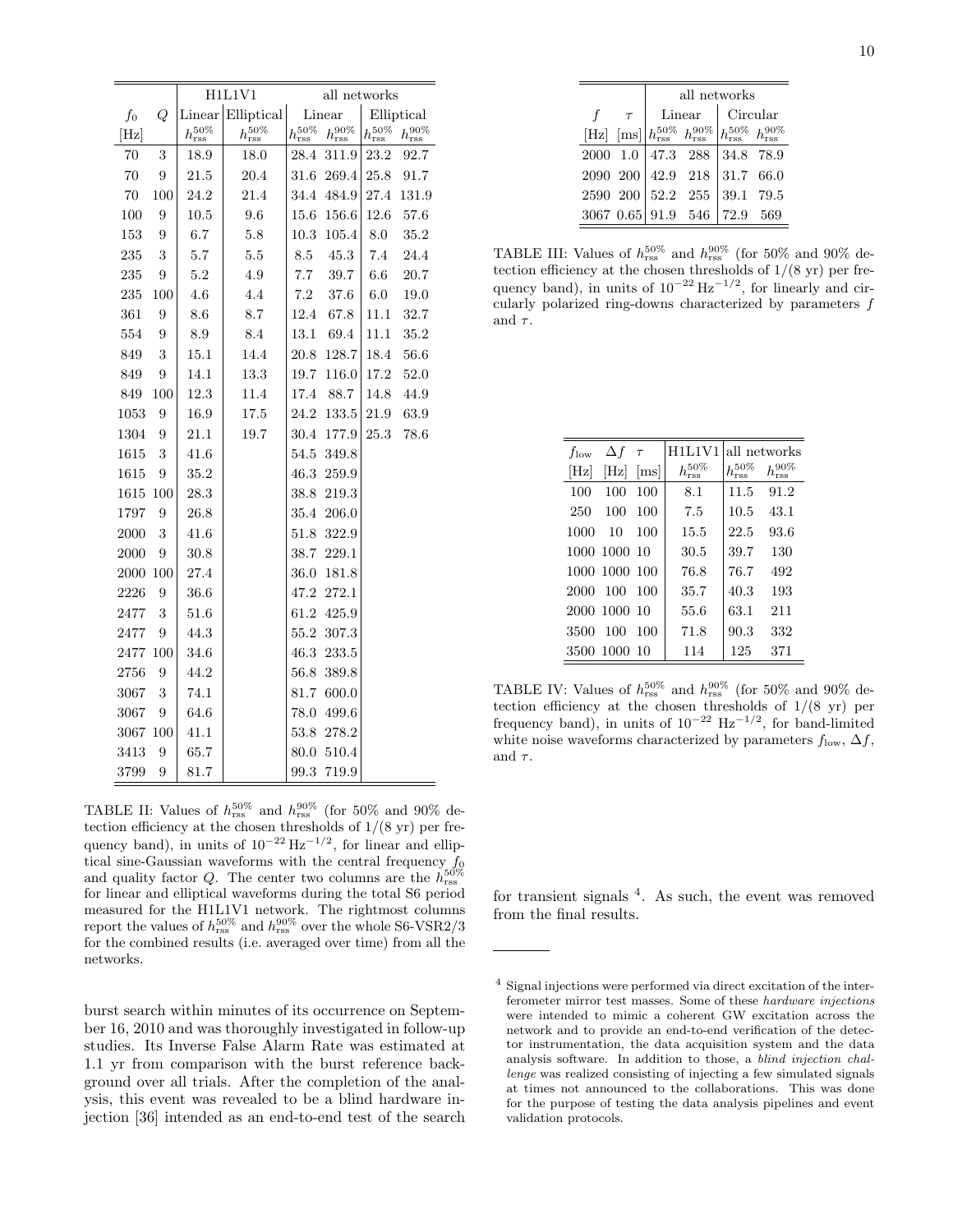11

|      | IFAR [yr] freq. band   network SNR FAP |      |    |      |
|------|----------------------------------------|------|----|------|
| 0.64 | $0.2 - 1.6$ kHz                        | H1L1 | 11 | 0.59 |
| 0.36 | 64-200 Hz   H1L1V1                     |      | 19 | 0.47 |
| 0.28 | $ 0.2 - 1.6$ kHz                       | H1L1 | 12 | 0.33 |
| 0.19 | $0.2 - 1.6$ kHz                        | H1L1 | 10 | 0.35 |
| 0.17 | $1.6-5$ kHz                            | H1V1 | 9  | 0.24 |

TABLE V: The five most significant events present in the onsource data. IFAR is the Inverse False Alarm Rate [yr] of the event in the entire search, SNR is the signal-to-noise ratio in the whole network, and FAP is the false alarm probability (probability of getting at least as many accidental events as those observed with IFAR  $\geq$  the value reported in the first column).

#### A. Upper Limits

The new null result can be combined with the previous ones from the latest scientific runs by LIGO and Virgo [16–18] to complete the results achieved by initial generation interferometric detectors.

Assuming a Poisson distribution of astrophysical sources and in the special case of no surviving candidate events, the 90% confidence upper limit is computed as in [37]:

$$
R_{90\%} = \frac{2.3}{\sum_{k} \epsilon_k T_k},\tag{4.1}
$$

where  $2.3 = -\log(1 - 0.9)$ ,  $\epsilon_k$  and  $T_k$  are respectively the detection efficiency (calculated with selection thresholds as in Section III B) and the observation time of the network configuration  $k$ , including all available LIGO and LIGO–Virgo observations since November 2005 [16–18].

Figure 5 shows the upper limits on the rate of gravitational-wave bursts at the Earth as a function of signal strength  $(h_{\text{rss}})$  for selected sine-Gaussian waveforms. The second joint LIGO–Virgo run increases the previous total observation time by roughly 50%, totaling 1.74 yr. Therefore, the resulting 90% upper limit on the rate for strong signals (asymptotic behaviour for  $\epsilon_k \to 100\%$ ) decreases from 2.0 to 1.3 yr<sup>-1</sup> for the 64 – 1600 Hz band (from 2.2 to 1.4  $yr^{-1}$  for the band above 1.6 kHz).

The results can also be interpreted as limits on the rate density of GW bursts (number per year and per Mpc<sup>3</sup>) assuming a standard-candle source, isotropically distributed, as previously reported in [18]. Denoting by  $h_0^2$  the average value of the GW squared amplitude  $h_{\text{rss}}^2$ at a fiducial distance  $r_0$  from the source, the energy converted to GWs is

$$
E_{\rm GW} = \frac{\pi^2 c^3}{G} r_0^2 f_0^2 h_0^2.
$$
 (4.2)

where  $f_0$  is the central frequency of GW emission.



FIG. 5: Upper limits at 90% confidence on the rate of gravitational-wave bursts at Earth as a function of  $h_{\text{rss}}$  signal amplitude for selected sine-Gaussian waveforms with  $Q = 9$ . The results include all the LIGO and LIGO–Virgo observations since November 2005.

Considering a population of standard-candle sources randomly oriented with respect to the Earth and at a distance  $r_0$ , we can interpret the  $h_0^2$  as the average GW squared amplitude impinging on the Earth (e.g. averaged over source parameters such as inclination angle). Equation 4.2 can then be used to estimate  $h_0(E_{\rm GW}, f_0, r_0)$  and in particular sets the inverse proportionality between the average  $h_{\text{rss}}$  at Earth and source distance r:  $hr = h_0r_0$ . Assuming a uniform distribution in the sky and in time of these standard-candle sources, the expected rate of detections is

$$
N_{\text{det}} = 4\pi \mathcal{R}T \int_0^\infty dr \, r^2 \epsilon(r)
$$
  
=  $4\pi \mathcal{R}T (h_0 r_0)^3 \int_0^\infty dh \, h^{-4} \epsilon(h).$  (4.3)

where  $R$  is the rate density of the standard-candle sources, T the overall observation time, and  $\epsilon(h)$  the detection efficiency as measured by our simulations.

Hence, the 90% confidence upper limit on rate density R of such standard-candle sources is

$$
\mathcal{R}_{90\%} = \frac{2.3}{4\pi T (h_0 r_0)^3 \int_0^\infty dh \, h^{-4} \epsilon(h)} \,. \tag{4.4}
$$

The resulting  $\mathcal{R}_{90\%}$  is dominated by the part of the detection efficiency curve at small GW amplitude h. Due to the relative orientations of the LIGO-Virgo detectors, detection efficiency curves for linearly polarized sine-Gaussian waveforms are approximately the same of those for elliptically polarized ones; the numerical values of  $\mathcal{R}_{90\%}$  are close within a few percent for both source models.

Figure 6 shows the rate density upper limits of sources as a function of frequency. This result can be interpreted in the following way: given a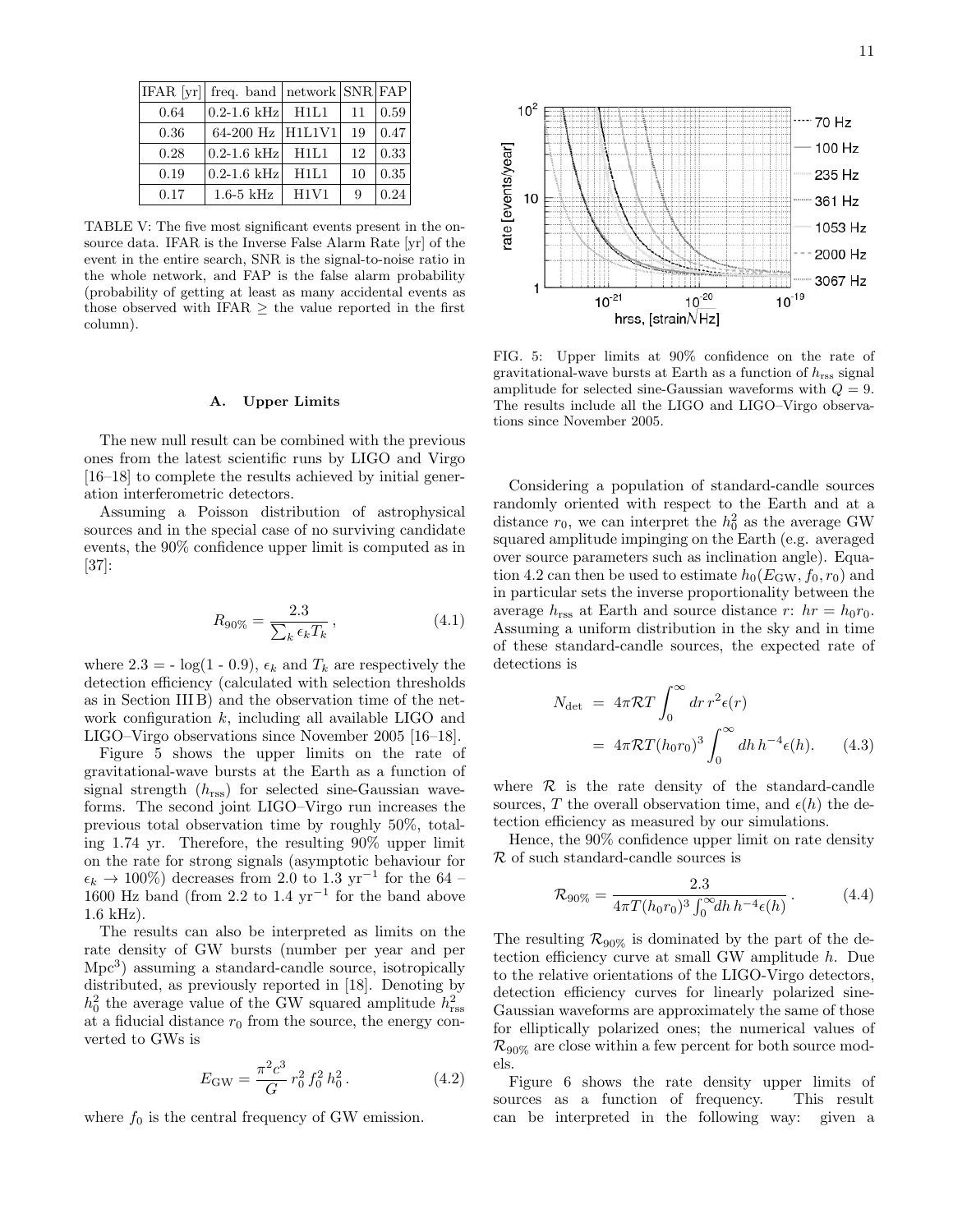

FIG. 6: Rate limit per unit volume for standard-candle sources at the 90% confidence level for a linearly polarized sine-Gaussian standard-candle with  $E_{\text{GW}} = M_{\odot}c^2$ . Within an accuracy of a few percent, the same numerical results hold also for sources emitting circularly polarized GWs, which would subsequently appear elliptically polarized at the Earth. In this Figure, all LIGO and LIGO–Virgo observations since November 2005 have been combined together.

standard-candle source with a characteristic frequency f and energy  $E_{\text{GW}}$ , the corresponding rate limit is  $\mathcal{R}_{90\%}(f) (M_\odot c^2/E_{\rm GW})^{3/2} \,\,{\rm yr^{-1} Mpc^{-3}}.$ 

The typical GW energy in units of solar masses for LIGO-Virgo observation is shown in Figure 7 computed with Equation 4.2 using the measured  $h_{rss}$  at 50% detection efficiency for the tested waveforms assuming a standard candle source emitting at a distance of 10 kpc. The mass scales with the square of the fiducial distance and the results are robust over the very wide class of waveforms tested. As expected, the GW energy is strongly dependent on the spectral sensitivity of the network, with a negligible dependence on the specific waveform characteristics.

#### V. SUMMARY AND DISCUSSION

This paper reports the results achieved by the LIGO and Virgo detectors in the search for GW transients of duration  $\leq 1$  s, without assumptions on the signal waveform, polarization, direction or arrival time.

Three detectors were operating at the Hanford, Livingston and Pisa sites during the second joint observation of LIGO and Virgo in 2009-2010. The detectors implemented hardware upgrades in order to prototype new subsystems planned for the upcoming advanced detectors. The resulting sensitivities to GWs were comparable to those achieved during the first LIGO-Virgo run. The main contribution of the second run is a 50% increase in accumulated observation time.

No event candidates were found in this search. We set better upper limits on the rate of gravitational-wave



FIG. 7: Typical GW energy in solar masses at 50% detection efficiency for standard-candle sources emitting at 10 kpc for the waveforms listed in Tables II, III, and IV considering the H1L1V1 network and the LIGO-Virgo observations since July 2009.

bursts at Earth and on the rate density of burst sources per unit time and volume. These limits combine all available information from the LIGO–Virgo joint runs and set the state-of-the-art on all-sky searches for transient gravitational waves of short duration.

The reported  $h_{\text{rss}}$  amplitude of the GW at Earth can be converted into the energy emitted by a source at some fiducial distance assuming a simple model as in Equation 4.2. For example, the energy emitted in gravitational waves in units of solar masses at a distance of 10 kpc and considering measured  $h_{rss}$  at 50% detection efficiency (Table II) is  $\simeq 2.2 \cdot 10^{-8} M_{\odot}$  for signal frequencies near 150 Hz ( $5.6 \cdot 10^{-2} M_{\odot}$  at 16 Mpc). These GW energies, though obviously depending on the signal frequency, are approximately constant over different polarization models of the GW emission, including linearly polarized sources, circularly polarized sources and unpolarized emission with random polarization amplitudes (see Tables II, III, and IV).

The long baseline interferometric detectors LIGO and Virgo are currently being upgraded to their advanced configurations, and the next joint observation is planned for 2015. Another advanced detector, LCGT [38, 39], is being built in Japan, and there are proposals to realize an additional advanced LIGO detector outside the USA. These advanced detectors should achieve strain sensitivities a factor of ten better than the first-generation detectors. For example, at design sensitivity these detectors should detect a typical core-collapse supernova anywhere in the galaxy [40] and will be able to put constraints on extreme scenarios for core collapse supernovae within the Local Group [4, 41]. Other possible short duration sources, such as the merger of very high mass stellar black hole binaries, could be visible at distances exceeding 1 Gpc. During advanced detector observations, gravitational-wave detections are predicted to occur on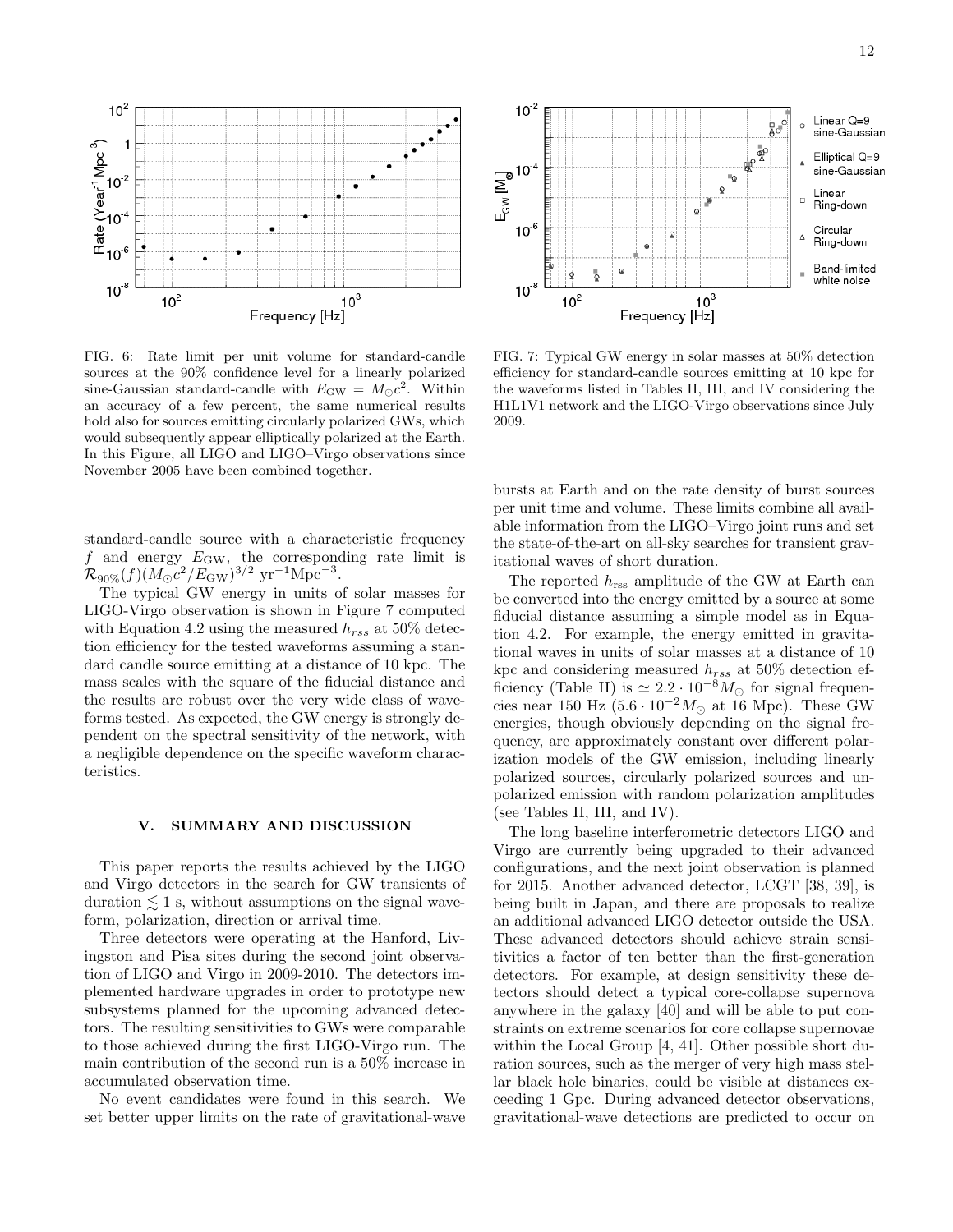a regular basis [42], thus greatly expanding the field of gravitational-wave astrophysics.

#### Acknowledgments

The authors gratefully acknowledge the support of the United States National Science Foundation for the construction and operation of the LIGO Laboratory, the Science and Technology Facilities Council of the United Kingdom, the Max-Planck-Society and the State of Niedersachsen/Germany for support of the construction and operation of the GEO 600 detector, and the Italian Istituto Nazionale di Fisica Nucleare and the French Centre National de la Recherche Scientifique for the construction and operation of the Virgo detector. The authors also gratefully acknowledge the support of the research by these agencies and by the Australian Research Council, the Council of Scientific and Industrial Research of India, the Istituto Nazionale di Fisica Nucleare of Italy, the Spanish Ministerio de Educación y Ciencia, the Conselleria d'Economia Hisenda i Innovació of the Govern de les Illes Balears, the Foundation for Fundamental Research on Matter supported by the Netherlands Organisation for Scientific Research, the Polish Ministry of Science and Higher Education, the FOCUS Programme of Foundation for Polish Science, the Royal Society, the Scottish Funding Council, the Scottish Universities Physics Alliance, the National Aeronautics and Space Administration, the Carnegie Trust, the Leverhulme Trust, the David and Lucile Packard Foundation, the Research Corporation, and the Alfred P. Sloan Foundation. This document has been assigned LIGO Laboratory document number LIGO-P1100118-v16.

#### Appendix A: Data Quality Flags

Data Quality Flags (DQFs) are intended to indicate periods of data taking which suffer from environmental and instrumental effects inducing noise into the data [29]. We followed the DQF strategy used in previous searches [16–18], organizing DQFs into 3 categories. The different categories reflect the level of understanding of the detectors' performances as well as of the relation between disturbances in the data set and environmental or instrumental causes.

Category 1 DQFs mark segments of time (typically more than tens of seconds) when disturbances make analysis unfeasible. Data segments remaining after their application are used in the analysis.

Category 2 DQFs are connected to well-understood short duration (typically a few seconds) periods of noise transients. Data segments flagged by this category can be used for data conditioning and noise property estimation, but events emerging from these periods are discarded as very likely originating from the detector environment.

Finally, Category 3 DQFs denote periods that are only weakly correlated to environmental and instrumental monitors. Such cuts are not reliable enough to be used as unconditional cuts. When applied to events generated by the search algorithm, they would reject a significant fraction (in extreme cases up to 15-20%) of data. Their use is limited to significance calculations using the MI-FAR statistic (see Appendix D).

#### Appendix B: Event-by-event vetoes

Often, GW candidate events identified in the on-source time can be linked to disturbances propagating through the detector from the environment or within the detector itself. Our procedure for identifying such event-by-event vetoes in S6 and VSR2/3 follows that used in S5 and VSR1 [16, 18]. The GW channel and a large number of auxiliary channels are processed with the Kleine-Welle [43] algorithm, which looks for excess power transients. A hierarchical method [44] is used to rank the statistical relationship between the transients found in the auxiliary channels and those found in the detector output. Based on these rankings, vetoes are defined for suspected noise events. Another veto used was based on significant statistical association of events observed in the GW channel and the auxiliary channels [45] .

An additional set of Category 3 vetoes [46] are applied to events emerging from networks including Virgo; vetoes from this set are based on detector read-out channels which are known to be insensitive to gravitational waves.

Procedurally, the event-by-event vetoes are applied with the same conditions as their corresponding Category of data quality flags described in Appendix A.

#### Appendix C: Detector networks and live times

The total observation time for the analysis has been divided into four sub-periods (labeled A, B, C and D), separated by planned commissioning and upgrade breaks which changed the performance of the detectors. Table VI shows the observation time of each network configuration after the application of Category 1 and 2 DQFs. These times are not overlapping. During the period from January to June 2010 (sub-period C), Virgo did not participate in the run because of hardware upgrades.

#### Appendix D: Modified Inverse False Alarm Rate (MIFAR)

We introduce the Modified Inverse False Alarm Rate (MIFAR) to account for the effect of Category 3 DQFs on the background.

Category 3 DQFs indicate a weak statistical correlation of the GW data with environmental and instrumental noise sources, and thus were used only as a caution-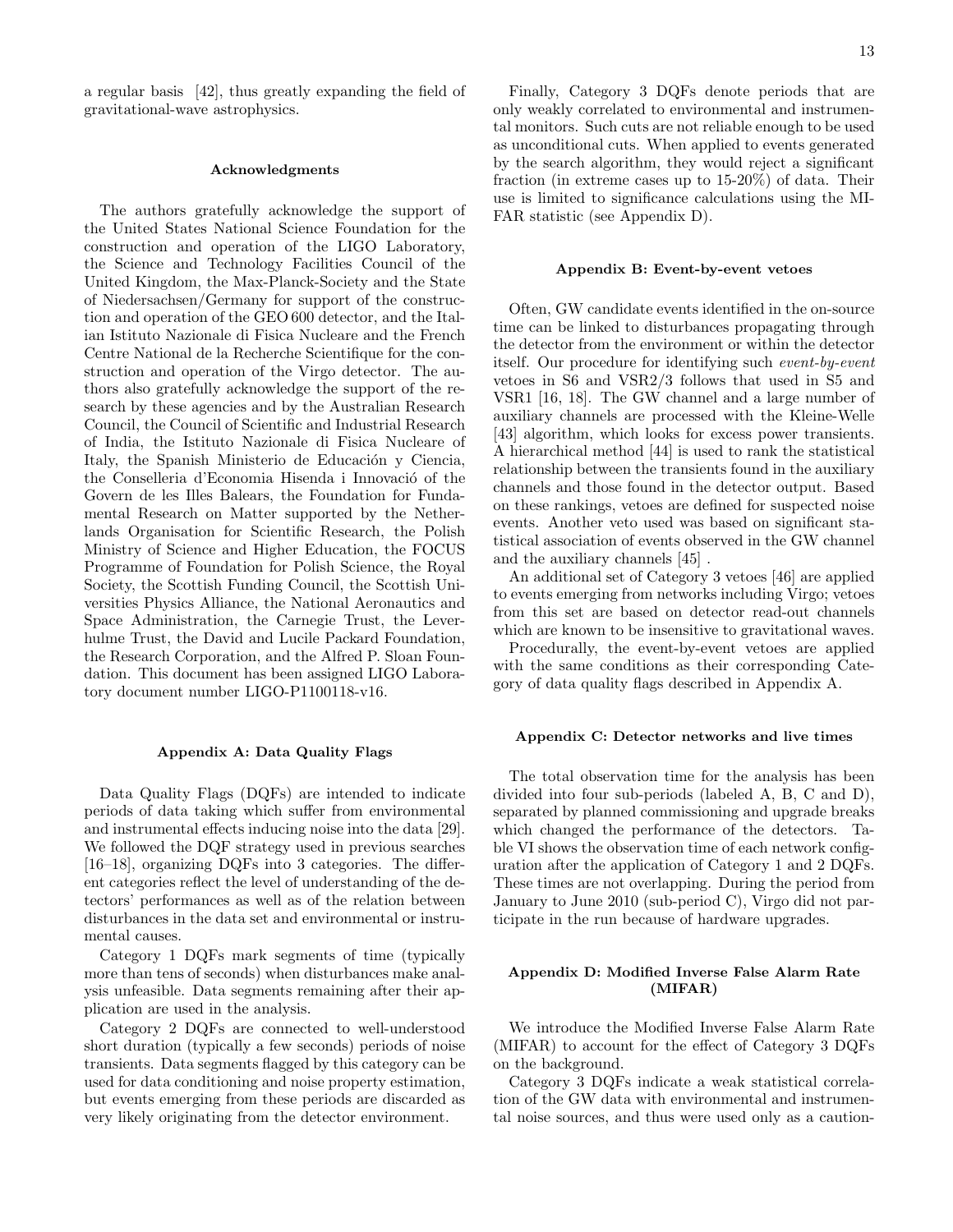|            |      |      |      |      | $\frac{1}{\text{detectors}}$ A $\frac{1}{\text{days}}$ B $\frac{1}{\text{days}}$ C $\frac{1}{\text{days}}$ $\frac{1}{\text{D}}$ $\frac{1}{\text{days}}$ |
|------------|------|------|------|------|---------------------------------------------------------------------------------------------------------------------------------------------------------|
| H1L1V1     | 10.6 | 16.7 |      | 24.9 | 52.2                                                                                                                                                    |
| H1L1       |      | 6.2  | 51.4 | 26.8 | 84.5                                                                                                                                                    |
| L1V1       | 10.2 | 10.7 |      | 8.1  | 28.9                                                                                                                                                    |
| H1V1       | 12.6 | 21.3 |      | 7.1  | 41.0                                                                                                                                                    |
| <b>TOT</b> | 33.4 | 54.8 | 51.4 | 66.9 | 206.6                                                                                                                                                   |

TABLE VI: Observation time for each detector configuration after application of Category 1 and 2 DQFs for the four subperiods A, B, C, and D. For period A, the observation time of the H1L1 network after subtracting the H1L1V1 observation time is negligible (∼ 1 day). During period C, Virgo did not participate in the run.

ary tag when examining an event in candidate follow-ups. Moreover, the effectiveness of these flags is not constant between different sub-periods, network configurations or frequency bands. The use of Category 3 data quality as a tag allows us to produce two sets of events: the "raw" set (polluted to some extent by noise glitches) and the subset of those events that are not tagged, the "clean" set (with reduced observation time).

In order to account for the difference in background distributions when assessing the significance of candidate GW events from the raw and clean sets, we use the following procedure:

- 1. Within each homogeneous analysis (same detector's configuration, same tuning of analysis, same frequency band), we rank events from the two sets separately by their coherent network amplitude  $\eta$ ; i.e., if the event candidate is flagged by Category 3 data quality, it is ranked against the raw set of events, otherwise it is ranked against the clean set.
- 2. Each event is then assigned a MIFAR as the inverse of the rate of higher-ranked background events in that set, i.e. the MIFAR is the IFAR of the event considering only that set.
- 3. We merge the events from the raw and clean sets into a single list, sorted by the MIFAR. For events with equal MIFAR the one with larger  $\eta$  is ranked higher. This ranking is performed separately for each homogeneous analysis.
- 4. According to this merged ranking, we measure the IFAR of the events as the rate of the corresponding background event with equal MIFAR. This measured IFAR is used as our "universal" ranking for all events in all analyses.
- 5. The final IFAR of any event over the entire search is just 1/3 of the value estimated in the previous step because of the trials factor: three independent analyses have been performed for the three disjoint frequency bands. No contribution to the trials factor comes from the analyses of different detectors' configuration since these were performed on nonoverlapped observation times.

In each homogeneous analysis, setting a threshold on IFAR corresponds to two thresholds on  $\eta$ , one for the raw set and one for the clean data set. Table VII reports the selected thresholds. These thresholds were tuned using the background and injection events, without considering the on-source events to avoid bias in candidate selection.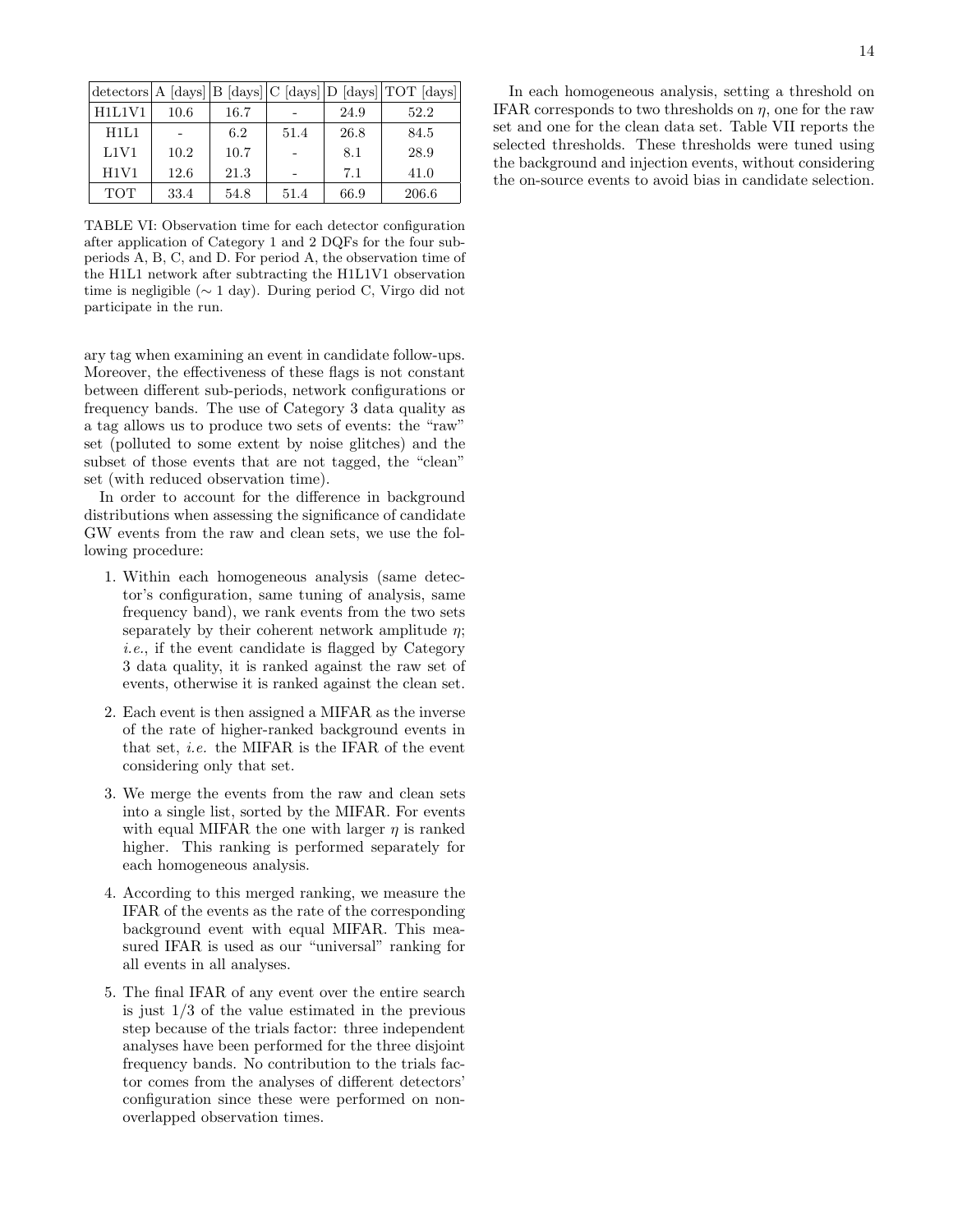| network |   | Frequency Band [Hz] |             |          |              |             |                |                  |          |                |
|---------|---|---------------------|-------------|----------|--------------|-------------|----------------|------------------|----------|----------------|
|         |   | $64 - 200$          |             |          | $200 - 2000$ |             |                | 2000-5000        |          |                |
|         |   | cc                  | $\eta_1$    | $\eta_2$ | cc           | $\eta_1$    | $\eta_2$       | cc               | $\eta_1$ | $\eta_2$       |
|         | A | 0.70                | 5.9         |          | 0.70         | 6.0         | $\overline{a}$ | 0.65, 4.6        |          |                |
| H1L1V1  | B | 0.60                | 6.5         | 6.5      | 0.60         | 4.6         | 3.9            | 0.603.9          |          |                |
|         | D | 0.60                | 6.7         | 4.7      | 0.60         | 4.5         | 4.3            | 0.60 4.7 4.4     |          |                |
|         | A |                     | 0.6532.0    |          | 0.65         | 7.4         |                | 0.65, 5.8        |          |                |
|         | B | 0.60                | 8.5         | 8.1      | 0.60         | 5.5         | 5.5            | 0.604.7          |          |                |
| H1L1    | С | 0.60                | 8.8         | 6.4      | 0.60         | 6.4         | 5.5            | 0.604.6          |          |                |
|         | D | $0.60\;8.9$         |             | 8.9      | 0.60         | 12.9        | 9.9            |                  |          | $0.60$ 4.7 4.6 |
|         |   |                     |             |          | 0.60         | 5.1         | 4.8            |                  |          |                |
|         | A |                     | $0.65$ 16.8 |          | 0.65         | 6.0         |                | 0.65, 5.5        |          |                |
| L1V1    | B | 0.60                | 5.8         | 5.8      | 0.60         | 6.4         | 5.0            | 0.604.6          |          |                |
|         | D | 0.60                | 17.0        | 17.01    |              | $0.60$ 10.3 |                | 10.3 0.607.36.9  |          |                |
| H1V1    | A |                     | $0.65$ 10.2 |          | 0.65         | 5.2         |                | 0.65, 5.4        |          |                |
|         | B | 0.60                | 6.3         | 5.3      | 0.60         | 5.2         | 5.0            | 0.604.4          |          |                |
|         | D | 0.60                | 9.1         | 9.0      | 0.60         | 6.1         | 6.1            | $0.60\,6.3\,6.2$ |          |                |

TABLE VII: Thresholds per network, sub-period and frequency band for the homogeneous analyses performed. The threshold  $\eta_1$  is applied to the events in the raw set (those in coincidence with a Category 3 DQF) and  $\eta_2$  is applied to events in the clean set (not in coincidence with a DQF). These thresholds have been selected in order to ensure a IFAR  $\geq 8$  yr.